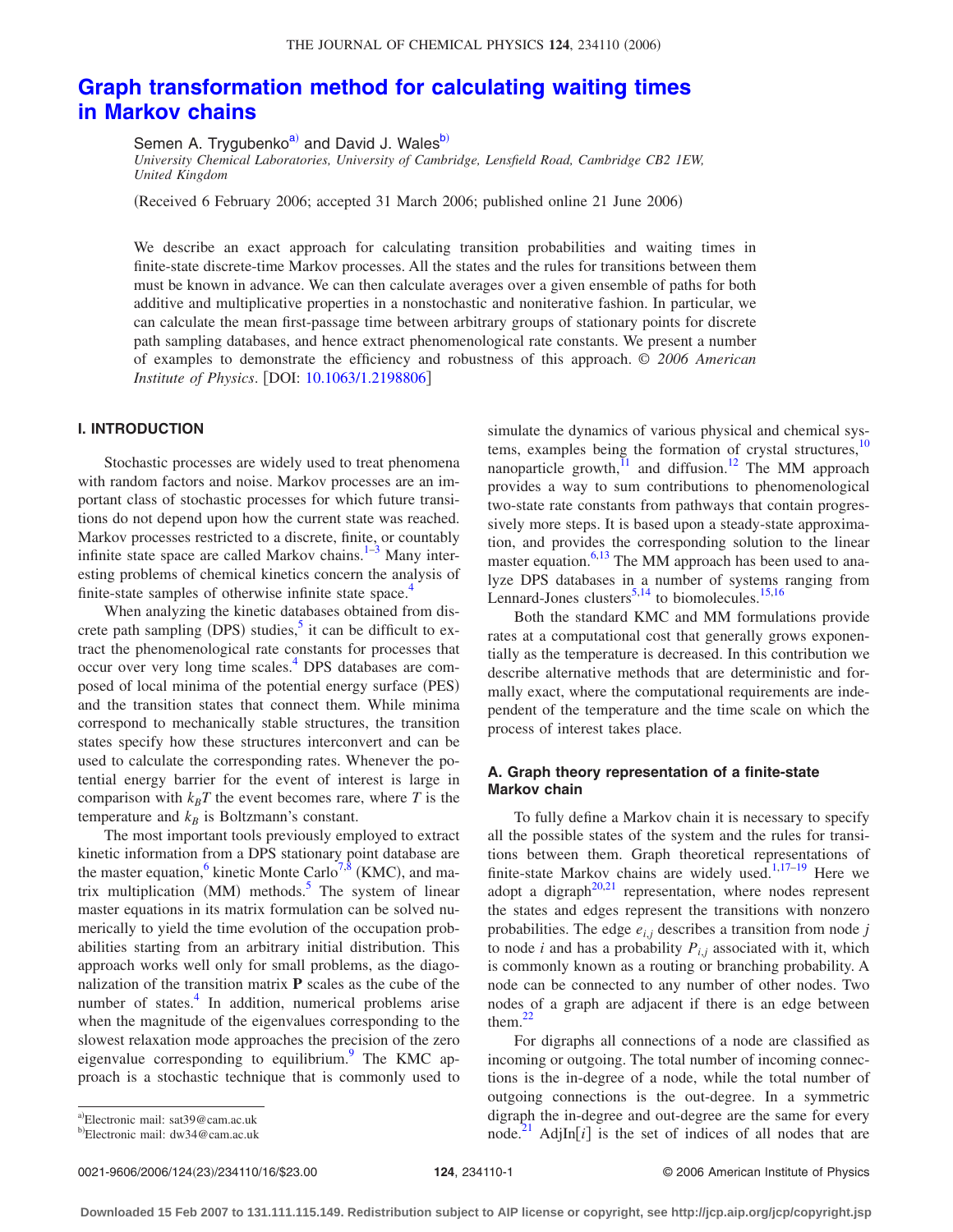connected to node *i* via incoming edges that finish at node *i*. Similarly,  $AdjOut[i]$  is the set of indices of all the nodes that are connected to node *i* via outgoing edges from node *i*. The degree of a graph is the maximum degree of all of its nodes. The expectation value for the degree of an undirected graph is the average number of connections per node.

For any node *i* the transition probabilities  $P_{i,i}$  add up to unity,

$$
\sum_{j} P_{j,i} = 1,\tag{1}
$$

where the sum is over all  $j \in \text{AdjOut}[i]$ . Unless specified otherwise all sums are taken over the set of indices of adjacent nodes or, since the branching probability is zero for nonadjacent nodes, over the set of all nodes.

In a computer program dense graphs are usually stored in the form of adjacency matrices.<sup>21</sup> For sparse graphs<sup>20</sup> a more compact but less efficient adjacency-lists-based data structure exists. $^{21}$  To store a graph representation of a Markov chain, in addition to connectivity information (available from the adjacency matrix), the branching probabilities must be stored. Hence for dense graphs the most convenient approach is to store a transition probability matrix<sup>1</sup> with transition probabilities for nonexistent edges set to zero. For sparse graphs, both the adjacency list and a list of corresponding branching probabilities must be stored.

#### **B. The kinetic Monte Carlo method**

The KMC method can be used to generate a memoryless (Markovian) random walk and hence a set of trajectories connecting initial and final states in a DPS database. Many trajectories are necessary to collect appropriate statistics. Examples of pathway averages that are usually obtained with KMC are the mean path length and the mean firstpassage time. Here the KMC trajectory length is the number of states (local minima of the PES in the current context) that the walker encounters before reaching the final state. The first-passage time is defined as the time that elapses before the walker reaches the final state. For a given KMC trajectory the first-passage time is calculated as the sum of the mean waiting times in each of the states encountered.

An efficient way to propagate KMC trajectories was sug-gested by Bortz, Kalos, and Lebowitz (BKL).<sup>[7](#page-14-0)</sup> According to the BKL algorithm, a step is chosen in such a way that the ratios between transition probabilities of different events are preserved, but rejections are eliminated. Figure 1 explains this approach for a simple discrete-time Markov chain. The evolution of an ordinary KMC trajectory is monitored by the "time" parameter  $n \in \mathbb{W}$ , which actually corresponds to the number of steps. $\frac{1}{1}$  The random walker is in state 1 at time  $n = 0$ . The KMC trajectory is terminated whenever an absorbing state is encountered. As  $P_{1,1}$  approaches unity transitions out of state 1 become rare. To ensure that every time a random number is generated (one of the most time consuming steps in a KMC calculation) a move is made to a neighboring state, we average over the transitions from state 1 to itself to obtain the Markov chain depicted in Fig.  $1(b)$ . Transitions



FIG. 1. BKL algorithm for propagating a KMC trajectory applied to a threestate Markov chain. (a) The transition state diagram is shown where states and transitions are represented by circles and directed arrows, respectively. The Markov chain is parametrized by transition probabilities  $P_{\alpha,1}$ ,  $P_{\beta,1}$ , and  $P_{1,1}$ . Absorbing states  $\alpha$  and  $\beta$  are shaded. If  $P_{1,1}$  is close to unity the KMC trajectory is likely to revisit state 1 many times before going to  $\alpha$  or  $\beta$ . (b) state 1 is replaced with state 1'. The new Markov chain is parametrized by transition probabilities  $P_{\alpha,1}$ ,  $P_{\beta,1}$  and the average time for escape from state 1 is  $\tau_1$ . Transitions from state 1' to itself are forbidden. Every time state 1' is visited the simulation "clock" is incremented by  $\tau_1$ .

from state 1 to itself can be modeled by a Bernoulli process<sup>23</sup> with the probability of success equal to  $P_{1,1}$ . The average time for escape from state 1 is obtained as

$$
\tau_1 = (1 - P_{1,1}) \sum_{n=0}^{\infty} (n+1)(P_{1,1})^n = \frac{1}{(1 - P_{1,1})},\tag{2}
$$

which can be used as a measure of the efficiency of trapping. $^{24}$  In the BKL scheme, transition probabilities out of state 1 are renormalized as

$$
P_{\alpha,1'} = \frac{P_{\alpha,1}}{1 - P_{1,1}}, \quad P_{\beta,1'} = \frac{P_{\beta,1}}{1 - P_{1,1}}.
$$
 (3)

Similar ideas underlie the accelerated Monte Carlo algorithm suggested by Novotny. $25$  Both the BKL and Novotny methods can be many orders of magnitude faster than the standard KMC method when kinetic traps are present.

In chemical kinetics transitions out of a state are usually described using a Poisson process, which can be considered a continuous-time analog of Bernoulli trials. The transition probabilities are determined from the rates of the underlying transitions as

$$
P_{j,i} = \frac{k_{j,i}}{\sum_{\alpha} k_{\alpha,i}},\tag{4}
$$

where  $k_{i,j}$  is the rate constant for transitions from *j* to *i*, etc. There may be several escape routes from a given state. Transitions from any state to directly connected states are treated as competing independent Poisson processes, which together generate a new Poisson distribution[.26](#page-14-0) *n* independent Poisson processes with rates  $k_1, k_2, k_3, \ldots, k_n$  combine to produce a Poisson process with rate  $k = \sum_{i=1}^{n} k_i$ . The waiting time for a transition to occur to any connected state is then exponentially distributed as  $k \exp(-kt)$ .<sup>[27](#page-14-0)</sup>

Given the exponential distribution of waiting times the mean waiting time in state *i* before escape,  $\tau_{i_2}$  is  $1/\sum_j k_{j,i}$ , and the variance of the waiting time is simply  $\tau_i^2$ . When the average of the distribution of times is the property of interest,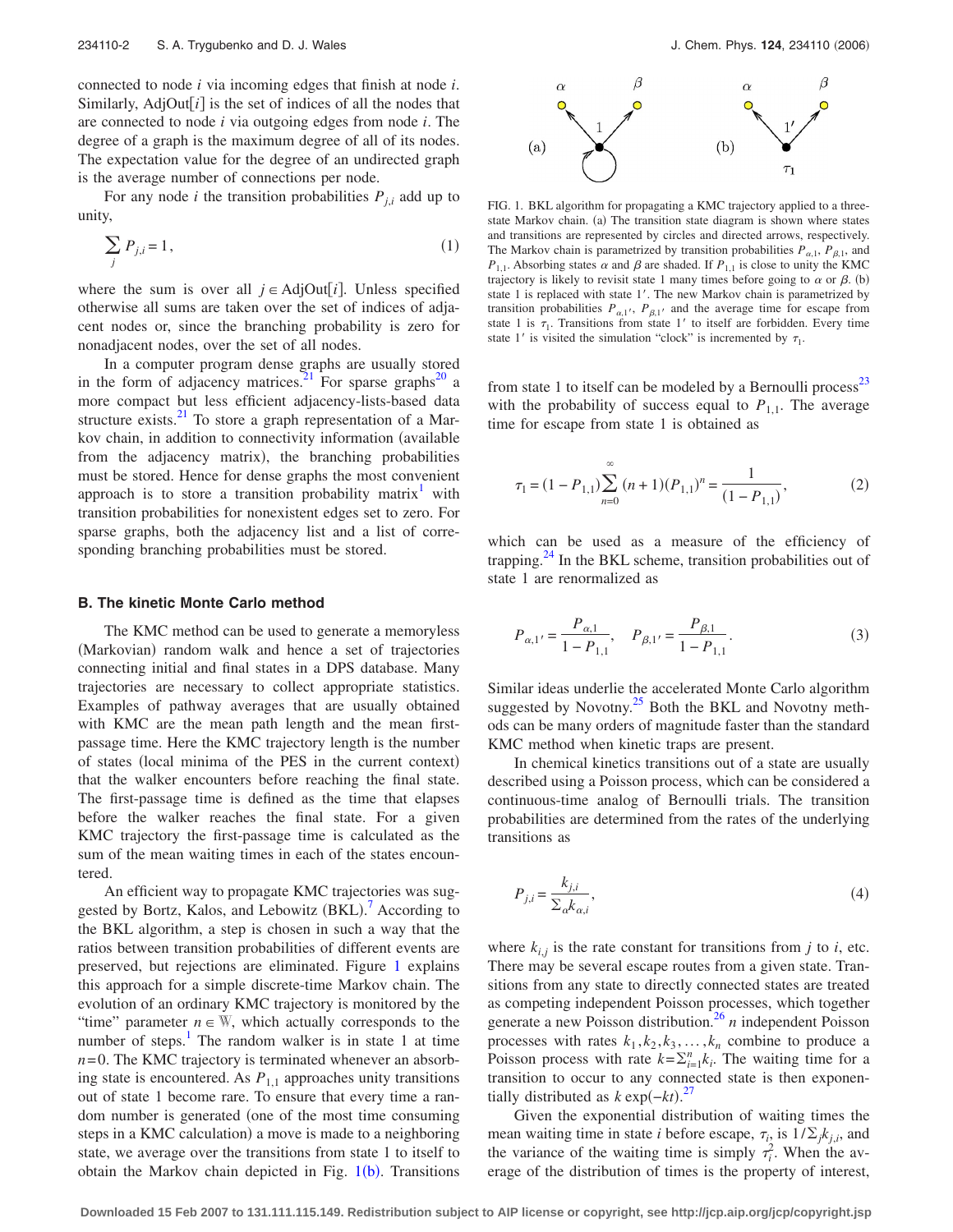<span id="page-2-0"></span>and not the distribution itself, it is sufficient to increment the simulation time by the mean waiting time rather than by a value drawn from the appropriate distribution.<sup>28</sup> This modification to the original KMC formulation $^{29,30}$  reduces the cost of the method and accelerates the convergence of KMC averages without affecting the results.

#### **C. Discrete path sampling**

The result of a DPS simulation is a database of local minima and transition states from the PES. $4,5,14$  To extract thermodynamic and kinetic properties from this database we require partition functions for the individual minima and rate constants,  $k_{\alpha, \beta}$ , for the elementary transitions between adjacent minima  $\beta$  and  $\alpha$ . We usually employ harmonic densities of states and statistical rate theory to obtain these quantities, but these details are not important here. To analyze the global kinetics we further assume Markovian transitions between adjacent local minima, which produce a set of linear (master) equations that governs the evolution of the occupation probabilities towards equilibrium<sup>6,13</sup> as follows:

$$
\frac{dP_{\alpha}(t)}{dt} = \sum_{\beta} k_{\alpha,\beta} P_{\beta}(t) - P_{\alpha}(t) \sum_{\beta} k_{\beta,\alpha},\tag{5}
$$

where  $P_{\alpha}(t)$  is the occupation probability of minimum  $\alpha$  at time *t*.

All the minima are classified into sets *A*, *B*, and *I*, where *A* and *B* are the two states of interest and *I* corresponds to "intervening" minima. When local equilibrium is assumed within the *A* and *B* sets, we can write

$$
P_a(t) = \frac{P_a^{\text{eq}} P_A(t)}{P_A^{\text{eq}}} \quad \text{and} \quad P_b(t) = \frac{P_b^{\text{eq}} P_B(t)}{P_B^{\text{eq}}},\tag{6}
$$

where  $P_A(t) = \sum_{a \in A} P_a(t)$  and  $P_B(t) = \sum_{b \in B} P_b(t)$ . If the steadystate approximation is applied to all the intervening states *i*  $\in$  *I*, so that

$$
\frac{dP_i(t)}{dt} = 0,\t\t(7)
$$

then Eq.  $(5)$  can be written as<sup>4</sup>

$$
\frac{dP_A(t)}{dt} = k_{A,B}P_B(t) - k_{B,A}P_A(t),
$$
  
\n
$$
\frac{dP_B(t)}{dt} = k_{B,A}P_A(t) - k_{A,B}P_B(t).
$$
\n(8)

The rate constants  $k_{A,B}$  and  $k_{B,A}$  for forward and backward transitions between states *A* and *B* are the sums over all possible paths within the set of intervening minima of the products of the branching probabilities corresponding to the elementary transitions for each path:

$$
k_{A,B}^{\text{SS}} = \sum_{a \leftarrow b}^{\prime} \frac{k_{a,i_1}}{\sum_{\alpha_1} k_{\alpha_1, i_1} \sum_{\alpha_2} k_{\alpha_2, i_2}} \cdots \frac{k_{i_{n-1}, i_n}}{\sum_{\alpha_n} k_{\alpha_n, i_n}} \frac{k_{i_n, b} P_b^{\text{eq}}}{P_B^{\text{eq}}}
$$

$$
= \sum_{a \leftarrow b}^{\prime} P_{a, i_1} P_{i_1, i_2} \cdots P_{i_{n-1}, i_n} \frac{k_{i_n, b} P_b^{\text{eq}}}{P_B^{\text{eq}}}, \tag{9}
$$

and similarly for  $k_{BA}$ .<sup>[5](#page-14-0)</sup> The superscript "SS" specifies that the DPS rate constant formula was derived employing the steady-state approximation, as in the previous versions of the DPS method.<sup>5,14</sup> The sum is over all paths that begin from a state  $b \in B$  and end at a state  $a \in A$ , and the prime indicates that paths are not allowed to revisit states in *B*. In previous contributions<sup>5,14–16</sup> this sum was evaluated using a weighted adjacency matrix multiplication method. The contributions of individual discrete paths to the total rate constants were also calculated in this way. However, analytic results from the theory of a one-dimensional random walk $31-33$  are now employed instead. It is also possible to evaluate rates without invoking the steady-state approximation, $34$  as discussed in the following sections.

#### **D. KMC and steady-state averages**

We now show that the evaluation of the steady-state sum in Eq.  $(9)$  and the calculation of KMC averages are two closely related problems.

For KMC simulations we define sources and sinks that coincide with the set of initial states *B* and final states *A*, respectively. Every cycle of KMC simulation involves the generation of a single KMC trajectory connecting a node *b*  $\in$  *B* and a node *a* $\in$  *A*. A source node *b* is chosen from set *B* with probability  $W_b = P_b^{\text{eq}} / P_B^{\text{eq}}$ .

We can formulate the calculation of the mean firstpassage time from *B* to *A* in graph theoretical terms as follows. Let the digraph consisting of nodes for all local minima and edges for each transition state be  $G$ . The digraph consisting of all nodes except those belonging to region *A* is denoted by *G*. We assume that there are no isolated nodes in G, so that all the nodes in *A* can be reached from every node in *G*, in one or more steps. Suppose we start a KMC simulation from a particular node  $\beta \in G$ . Let  $P_{\alpha}(n)$  be the expected occupation probability of node  $\alpha$  after *n* KMC steps, with initial conditions  $P_{\beta}(0) = 1$  and  $P_{\alpha \neq \beta}(0) = 0$ . We further define an escape probability for each  $\alpha \in G$  as the sum of branching probabilities to nodes in *A*, i.e.,

$$
\mathcal{E}_{\alpha}^{G} = \sum_{a \in A} P_{a,\alpha}.\tag{10}
$$

KMC trajectories terminate when they arrive at an *A* minimum, and the expected probability transfer to the *A* region at the *n*th KMC step is  $\Sigma_{\alpha \in G} \mathcal{E}_{\alpha}^G P_{\alpha}(n)$ . If there is at least one escape route from *G* to *A* with a nonzero branching probability, then eventually all the occupation probabilities in *G* must tend to zero and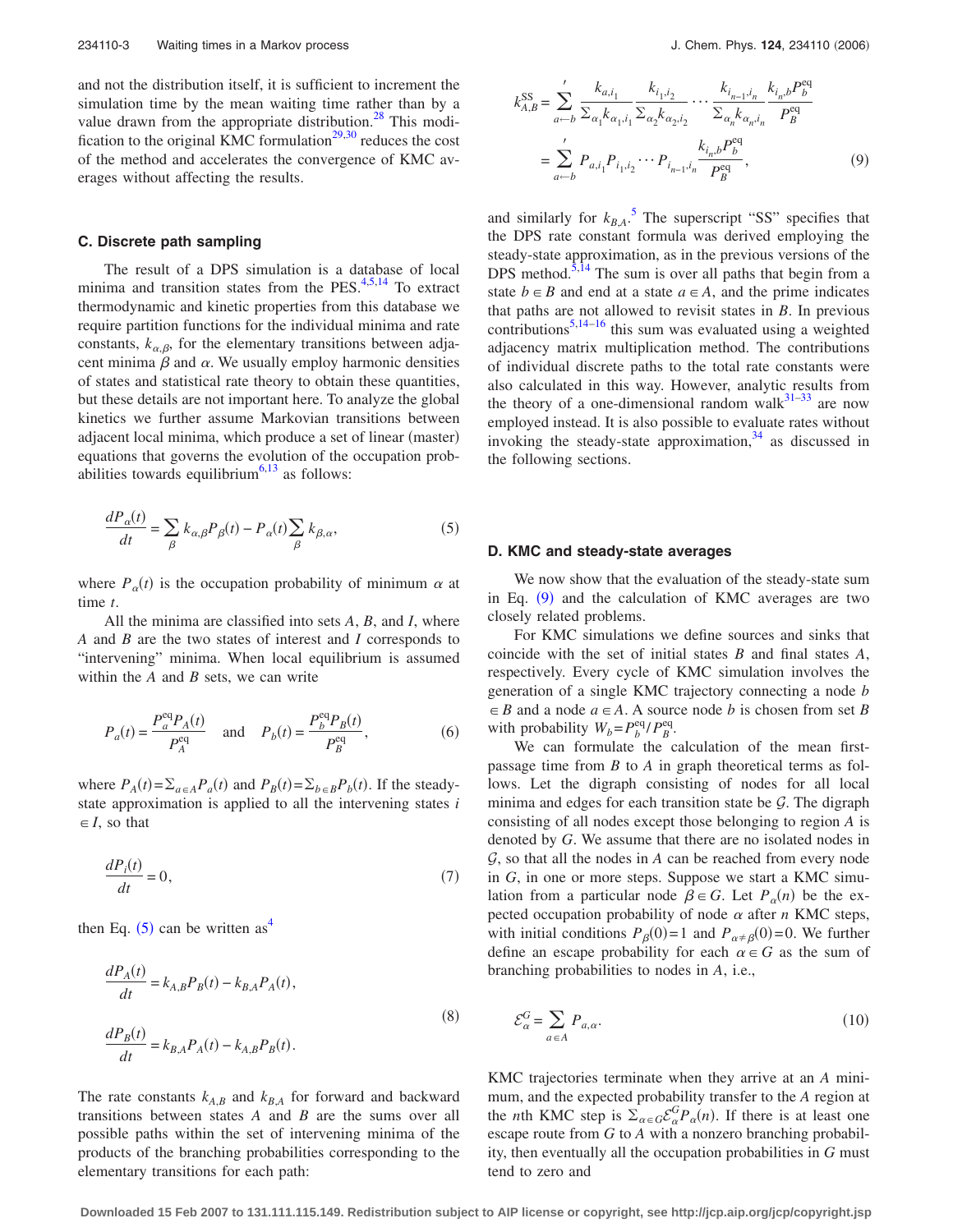$$
\Sigma_{\beta}^{G} = \sum_{n=0}^{\infty} \sum_{\alpha \in G} \mathcal{E}_{\alpha}^{G} P_{\alpha}(n) = 1
$$
\n(11)

for any  $\beta \in G$ . We now rewrite  $P_{\alpha}(n)$  as a sum over all *n*-step paths that start from  $\beta$  and end at  $\alpha$  without leaving  $G$ . Each path contributes to  $P_\alpha(n)$  according to the appropriate product of *n* branching probabilities, so that

$$
\Sigma_{\beta}^{G} = \sum_{\alpha \in G} \mathcal{E}_{\alpha}^{G} \sum_{n=0}^{\infty} P_{\alpha}(n)
$$
  
= 
$$
\sum_{\alpha \in G} \mathcal{E}_{\alpha}^{G} \sum_{n=0}^{\infty} \sum_{\Xi(n)} P_{\alpha, i_{n-1}} P_{i_{n-1}, i_{n-2}} \cdots P_{i_2, i_1} P_{i_1, \beta}
$$
  
= 
$$
\sum_{\alpha \in G} \mathcal{E}_{\alpha}^{G} \mathcal{S}_{\alpha, \beta}^{G} = 1,
$$
 (12)

where  $\Xi(n)$  denotes the set of *n*-step paths that start from  $\beta$ and end at  $\alpha$  without leaving  $G$ , and the last line defines the pathway sum  $\mathcal{S}_{\alpha,\beta}^G$ .

It is clear from the last line of Eq. (12) that for fixed  $\beta$ the quantities  $\mathcal{E}_{\alpha}^G \mathcal{S}_{\alpha,\beta}^G$  define a probability distribution. However, the pathway sums  $S_{\alpha,\beta}^G$  are not probabilities, and may be greater than unity. In particular,  $S_{\beta,\beta}^G \geq 1$  because the path of zero length is included, which contributes one to the sum. Furthermore, the normalization condition on the last line of Eq. (12) places no restriction on  $S^G_{\alpha,\beta}$  terms for which  $\mathcal{E}^G_{\alpha}$ vanishes.

We can also define a probability distribution for individual pathways. Let  $W_{\xi}$  be the product of branching probabilities associated with a path  $\xi$  so that

$$
S_{\alpha,\beta}^G = \sum_{n=0}^{\infty} \sum_{\xi \in \Xi(n)} \mathcal{W}_{\xi} \equiv \sum_{\xi \in \alpha \leftarrow \beta} \mathcal{W}_{\xi},\tag{13}
$$

where  $\alpha \leftarrow \beta$  is the set of all appropriate paths from  $\beta$  to  $\alpha$  of any length that can visit and revisit any node in *G*. If we focus upon paths starting from minima in region *B*

$$
\sum_{b \in B} \frac{P_b^{\text{eq}}}{P_B^{\text{eq}}} \sum_{\alpha \in G} \mathcal{E}_{\alpha}^G \sum_{\xi \in \alpha \leftarrow b} \mathcal{W}_{\xi} = \sum_{b \in B} \frac{P_b^{\text{eq}}}{P_B^{\text{eq}}} \sum_{\alpha \in G_A} \mathcal{E}_{\alpha}^G \sum_{\xi \in \alpha \leftarrow b} \mathcal{W}_{\xi} = 1,
$$
\n(14)

where  $G_A$  is the set of nodes in  $G$  that are adjacent to  $A$ minima in the complete graph  $G$ , since  $\mathcal{E}_{\alpha}^{G}$  vanishes for all other nodes. We can rewrite this sum as

$$
\sum_{\xi \in G_A \leftarrow B} \frac{P_b^{\text{eq}}}{P_B^{\text{eq}}} \mathcal{E}_{\alpha}^G \mathcal{W}_{\xi} = \sum_{\xi \in A \leftarrow B} \frac{P_b^{\text{eq}}}{P_B^{\text{eq}}} \mathcal{W}_{\xi} = \sum_{\xi \in A \leftarrow B} \mathcal{P}_{\xi} = 1, \quad (15)
$$

which defines the nonzero pathway probabilities  $P_{\xi}$  for all paths that start from any node in set *B* and finish at any node in set *A*. The paths  $\xi$  ∈ *A* ← *B* can revisit any minima in the *G* set, but include just one *A* minimum at the terminus. Note that  $W_{\xi}$  and  $P_{\xi}$  can be used interchangeably if there is only one state in set *B*.

The average of some property,  $Q_{\xi}$ , defined for each KMC trajectory  $\xi$  can be calculated from the  $P_{\xi}$  as

$$
\langle Q_{\xi} \rangle = \sum_{\xi \in A \leftarrow B} \mathcal{P}_{\xi} Q_{\xi}.
$$
 (16)

Of course, KMC simulations avoid this complete enumeration by generating trajectories with probabilities proportional to  $\mathcal{P}_{\xi}$ , so that a simple running average can be used to calculate  $\langle Q_{\xi} \rangle$ . In the following sections we will develop alternative approaches based on evaluating the complete sum, which become increasingly efficient at low temperature. We emphasize that these methods are only applicable to problems with a finite number of states, which are assumed to be known in advance.

The evaluation of the sum based on the steady-state approximation defined in Eq.  $(9)$  $(9)$  $(9)$  can also be rewritten in terms of pathway probabilities as follows:

$$
k_{A,B}^{\text{DPS}} = \sum_{n=0}^{\infty} \sum_{\Xi(n)}' P_{a,i_1} P_{i_1, i_2} \cdots P_{i_{n-1}, i_n} \frac{k_{i_n, b} P_b^{\text{eq}}}{P_B^{\text{eq}}},
$$
  

$$
= \sum_{n=0}^{\infty} \sum_{\Xi(n)}' P_{a,i_1} P_{i_1, i_2} \cdots P_{i_{n-1}, i_n} P_{i_n, b} \tau_b^{-1} \frac{P_b^{\text{eq}}}{P_B^{\text{eq}}}
$$
  

$$
= \sum_{\xi \in A \leftarrow B}' P_{\xi} \tau_b^{-1},
$$
 (17)

where the prime on the summation indicates that the paths are not allowed to revisit the *B* region. We have also used the fact that  $k_{i_n,b} = P_{i_n,b} / \tau_b$ .

A digraph representation of the restricted set of pathways defined in Eq.  $(17)$  can be created if we allow sets of sources and sinks to overlap. In that case all the nodes  $A \cup B$  are defined to be sinks and all the nodes in *B* are sources, i.e., every node in set *B* is both a source and a sink. The required sum then includes all the pathways that finish at sinks of type *A*, but not those that finish at sinks of type *B*. This situation, where sets of sources and sinks (partially) overlap, is discussed in detail in Sec. IV.

#### **E. Mean escape times**

Since the mean first-passage time between states *B* and *A*, or the escape time from a subgraph, is of particular interest, we first illustrate a means to derive formulas for these quantities in terms of pathway probabilities.

The average time taken to traverse a path  $\xi$  $=\alpha_1, \alpha_2, \alpha_3, \ldots, \alpha_{l(\xi)}$ is calculated as  $\mathbf{t}_{\xi} = \tau_{\alpha_1} + \tau_{\alpha_2}$  $+\tau_{\alpha_3}, \ldots, \tau_{\alpha_{l(\xi)-1}}$ , where  $\tau_{\alpha}$  is the mean waiting time for escape from node  $\alpha$ , as above,  $\alpha_k$  identifies the *k*th node along path  $\xi$ , and  $l(\xi)$  is the length of path  $\xi$ . The mean escape time from a graph *G* if started from node  $\beta$  is then

$$
\mathcal{T}_{\beta}^{G} = \sum_{\xi \in A \leftarrow \beta} \mathcal{P}_{\xi} \mathbf{t}_{\xi}.
$$
 (18)

If we multiply every branching probability  $P_{\alpha,\beta}$ , that appears in  $P_{\xi}$  by  $exp(\zeta \tau_{\beta})$ , then the mean escape time can be obtained as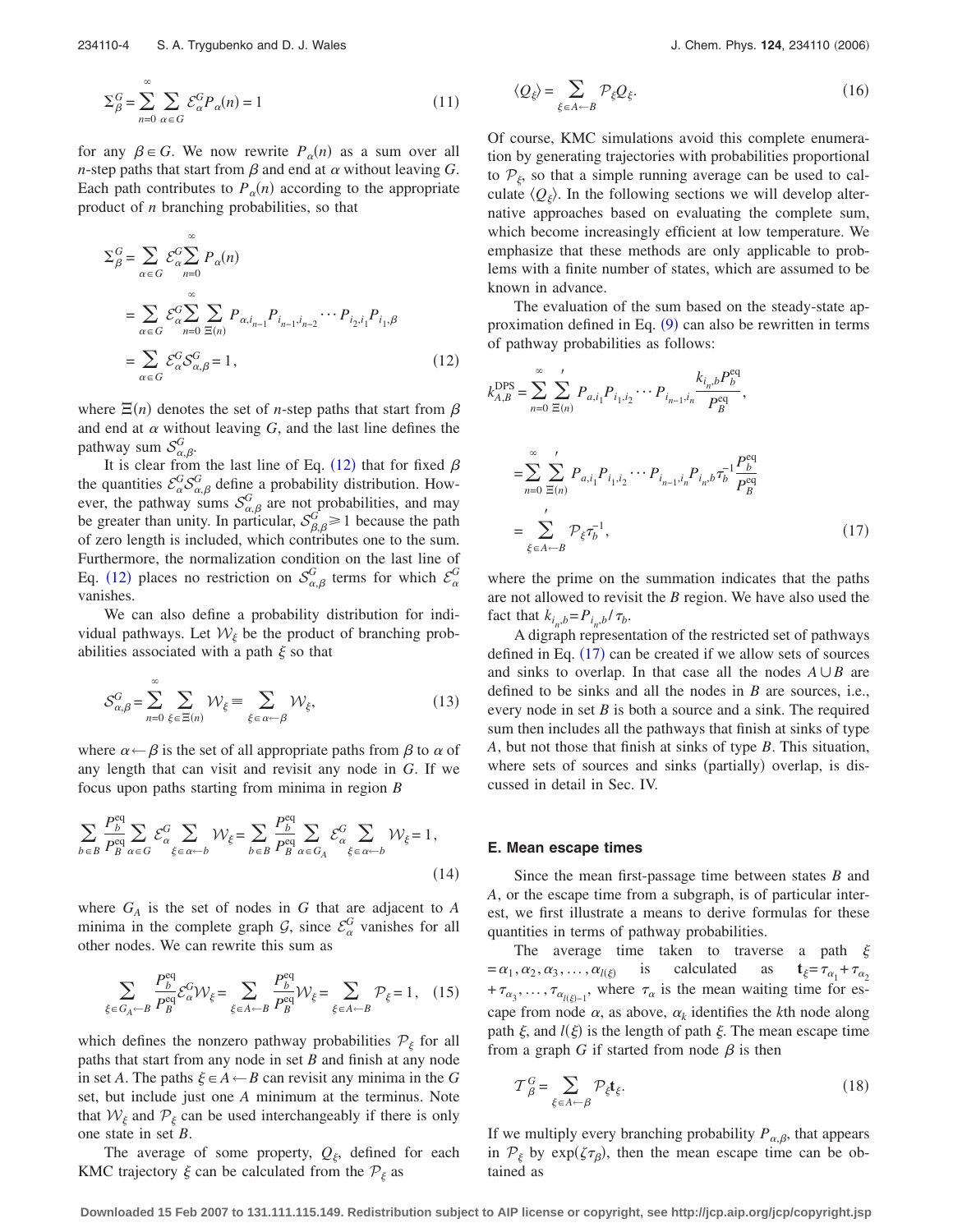<span id="page-4-0"></span>
$$
\mathcal{T}_{\beta}^{G} = \left[ \frac{d}{d\zeta} \Biggl( \sum_{\xi \in A \leftarrow \beta} P_{\alpha_{l(\xi)}, \alpha_{l(\xi)-1}} e^{\zeta \tau_{l(\xi)-1}} P_{\alpha_{l(\xi)-1}, \alpha_{l(\xi)-2}} e^{\zeta \tau_{l(\xi)-2}} \cdots P_{\alpha_{2}, \alpha_{1}} e^{\zeta \tau_{\alpha_{1}}} \Biggr) \right]_{\zeta=0}
$$
\n
$$
= \left[ \frac{d}{d\zeta} \Biggl( \sum_{\xi \in A \leftarrow \beta} P_{\alpha_{l(\xi)}, \alpha_{l(\xi)-1}} P_{\alpha_{l(\xi)-1}, \alpha_{l(\xi)-2}} \cdots P_{\alpha_{2}, \alpha_{1}} e^{\zeta t_{\xi}} \Biggr) \right]_{\zeta=0}
$$
\n
$$
= \sum_{\xi \in A \leftarrow \beta} \mathcal{P}_{\xi} t_{\xi}.
$$
\n(19)

This approach is useful if we have analytic results for the total probability  $\sum_{\beta}^{G}$ , which may then be manipulated into formulas for  $T^G_{\beta}$ , and is standard practice in probability theory.<sup>35,36</sup> The quantity  $P_{\alpha,\beta}e^{\zeta\tau_{\beta}}$  is similar to the " $\zeta$  prob-ability" described in Ref. [35.](#page-14-0) Analogous techniques are usually employed to obtain  $T^G_\beta$  and higher moments of the firstpassage time distribution from analytic expressions for the first-passage probability generating function (see, for ex-ample, Refs. [31](#page-14-0) and [32](#page-14-0)). We now define  $\tilde{P}_{\alpha,\beta} = P_{\alpha,\beta}e^{\zeta\tau_{\beta}}$  and the related quantities as follows:

$$
\widetilde{\mathcal{E}}_{\alpha}^{G} = \sum_{a \in A} \widetilde{P}_{a,\alpha} = \mathcal{E}_{\alpha}^{G} e^{\zeta \tau_{\alpha}},
$$
\n
$$
\widetilde{\mathcal{W}}_{\xi} = \widetilde{P}_{\alpha_{I(\xi)}, \alpha_{I(\xi)-1}} \widetilde{P}_{\alpha_{I(\xi)-1}, \alpha_{I(\xi)-2}} \cdots \widetilde{P}_{\alpha_{2}, \alpha_{1}} = \mathcal{W}_{\xi} e^{\zeta t_{\xi}},
$$
\n
$$
\widetilde{P}_{\xi} = \widetilde{\mathcal{W}}_{\xi} P_{b}^{\text{eq}} / P_{B}^{\text{eq}},
$$
\n
$$
\widetilde{S}_{\alpha, \beta}^{G} = \sum_{\xi \in \alpha \leftarrow \beta} \widetilde{\mathcal{W}}_{\xi},
$$
\n(20)

and 
$$
\widetilde{\Sigma}_{\beta}^G = \sum_{\alpha \in G} \widetilde{\mathcal{E}}_{\alpha}^G \widetilde{\mathcal{S}}_{\alpha,\beta}^G.
$$

Note that  $\left[\tilde{\mathcal{E}}_{\alpha}^G\right]_{\zeta=0} = \mathcal{E}_{\alpha}^G$ , etc., while the mean escape time can now be written as

$$
\mathcal{T}_{\beta}^{G} = \left[ \frac{d\widetilde{\Sigma}_{\beta}^{G}}{d\zeta} \right]_{\zeta=0}.
$$
\n(21)

In the remaining sections we show how to calculate the pathway probabilities  $P_{\xi}$  exactly, along with pathway averages, such as the waiting time.

# **II. COMPLETE GRAPHS**

In a complete digraph each pair of nodes is connected by two oppositely directed edges[.37](#page-14-0) The complete graph with *N* graph nodes is denoted  $K_N$ , and has *N* nodes and  $N(N-1)$ edges, remembering that we have two edges per connection. Due to the complete connectivity we need only consider two cases: when the starting and finishing nodes are the same and when they are distinct. We employ complete graphs for the purposes of generality. An arbitrary graph  $G_N$  is a subgraph of  $K_N$  with transition probabilities for nonexistent edges set to zero. All the results in this section are therefore equally applicable to arbitrary graphs.

 $(19)$ 

The  $S_{\alpha,\beta}^{K_3}$  can be derived analytically as follows:

$$
S_{1,1}^{K_3} = \sum_{n=0}^{\infty} \left( (\mathcal{W}_{1,2,1} + \mathcal{W}_{1,3,1} + \mathcal{W}_{1,2,3,1} + \mathcal{W}_{1,2,3,1}) \right)
$$
  
+  $\mathcal{W}_{1,3,2,1} \sum_{m=0}^{\infty} (\mathcal{W}_{2,3,2})^m \right)^n$   
= 
$$
\frac{1 - \mathcal{W}_{2,3,2}}{1 - \mathcal{W}_{1,2,1} - \mathcal{W}_{2,3,2} - \mathcal{W}_{1,3,1} - \mathcal{W}_{1,2,3,1} - \mathcal{W}_{1,3,2,1}},
$$
  

$$
S_{2,1}^{K_3} = \sum_{n=0}^{\infty} (\mathcal{W}_{2,3,2})^n (P_{2,1} + \mathcal{W}_{2,3,1}) S_{1,1}^{K_3}
$$
  
= 
$$
\frac{P_{2,1} + \mathcal{W}_{2,3,1}}{1 - \mathcal{W}_{1,2,1} - \mathcal{W}_{2,3,2} - \mathcal{W}_{1,3,1} - \mathcal{W}_{1,2,3,1} - \mathcal{W}_{1,3,2,1}},
$$
(22)

where, as before,  $W_{1,2,1} = P_{1,2}P_{2,1}$ , etc. The results for any other possibility can be obtained by permuting the node indices appropriately.

Pathway sums for larger complete graphs can be obtained by recursion. For  $S_{N,N}^{K_N}$  any path leaving from and returning to *N* can be broken down into a step out of *N* to any *i N*, all possible paths between *i* and *j* ≤ *N*−1 within  $K_{N-1}$ , and finally a step back to *N* from *j*. All such paths can be combined together in any order, so we have a multinomial distribution as follows: $3<sup>3</sup>$ 

$$
\mathcal{S}_{N,N}^{K_N} = \sum_{n=0}^{\infty} \left( \sum_{i=1}^{N-1} \left( \sum_{j=1}^{N-1} \left( P_{N,j} \mathcal{S}_{j,i}^{K_{N-1}} P_{i,N} \right) \right) \right)^n
$$

$$
= \left( 1 - \sum_{i=1}^{N-1} \sum_{j=1}^{N-1} P_{N,j} \mathcal{S}_{j,i}^{K_{N-1}} P_{i,N} \right)^{-1} . \tag{23}
$$

To evaluate  $S_{1,N}^{K_N}$  we break down the sum into all paths that depart from and return to *N*, followed by all paths that leave node *N* and reach node 1 without returning to *N*. The first contribution corresponds to a factor of  $\mathcal{S}_{N,N}^{K_N}$ , and the second produces a factor  $P_{i,N} S_{1,i}^{K_{N-1}}$  for every  $i \le N$ :

$$
S_{1,N}^{K_N} = S_{N,N}^{K_N} \sum_{i=1}^{N-1} S_{1,i}^{K_{N-1}} P_{i,N},
$$
\n(24)

where  $S_{1,1}^{K_1}$  is defined to be unity. Any other  $S_{\alpha,\beta}^{K_N}$  can be obtained by a permutation of node labels.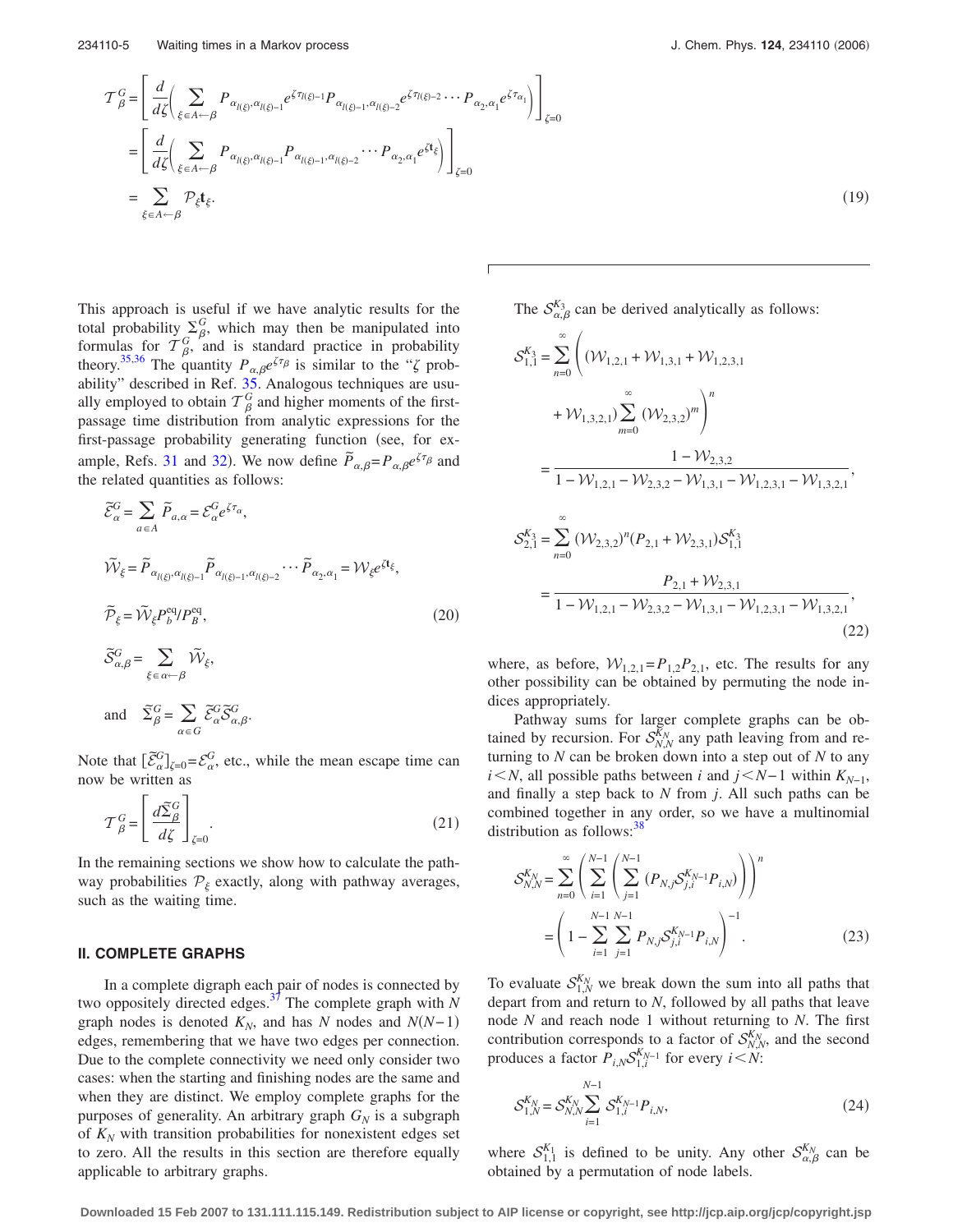

FIG. 2. The computational cost of the kinetic Monte Carlo and matrix multiplication methods as a function of escape probabilities for  $K_3$ . *M* is the number of matrix multiplications required to converge the value of the total probability of getting from node 1 to nodes 1–3: the calculation was terminated when the change in the total probability between iterations was less than 10−3. The number of matrix multiplications *M* and the average trajectory length  $\langle l \rangle$  can be used as a measure of the computational cost of the matrix multiplication and kinetic Monte Carlo approaches, respectively. The computational requirements of the exact summation method are independent of  $\mathcal E$ . Note the log<sub>10</sub> scale on the vertical axis.

Algorithm 1 provides an implementation of the above formulas optimized for incomplete graphs. The running time of Algorithm 1 depends strongly on the graph density. [A digraph in which the number of edges is close to the maximum value of  $N(N-1)$  is termed a dense digraph.<sup>22</sup>] For  $K_N$ the algorithm runs in  $O(N^{2N})$  time, while for an arbitrary graph it scales as  $O(d^{2N})$ , where *d* is the average degree of the nodes. For chain graphs the algorithm runs in  $O(N)$  time and has linear memory requirements. For complete graphs an alternative implementation with  $O((N!)^2)$  scaling is also possible.

Although the scaling of the above algorithm with *N* may appear disastrous, it does in fact run faster than standard KMC and MM approaches for graphs where the escape probabilities are several orders of magnitude smaller than the transition probabilities (Algorithm 1). Otherwise, for anything but moderately branched chain graphs, Algorithm 1 is significantly more expensive. However, the graphtransformation-based method presented in Sec. II A yields both the pathway sums and the mean escape times for a complete graph  $K_N$  in  $\mathcal{O}(N^3)$  time, and is the fastest approach that we have found.

Mean escape times for  $K_3$  are readily obtained from the results in Eq.  $(22)$  $(22)$  $(22)$  by applying the method outlined in Sec. I E as follows:

$$
T_1^{K_3} = \frac{\tau_1 (1 - \mathcal{W}_{2,3,2}) + \tau_2 (P_{2,1} + \mathcal{W}_{2,3,1}) + \tau_3 (P_{3,1} + \mathcal{W}_{3,2,1})}{1 - \mathcal{W}_{1,2,1} - \mathcal{W}_{2,3,2} - \mathcal{W}_{3,1,3} - \mathcal{W}_{1,2,3,1} - \mathcal{W}_{1,3,2,1}}.
$$
\n(25)

We have verified this result numerically for various values of the parameters  $\tau_i$  and  $P_{\alpha,\beta}$  and obtained quantitative agreement. Figure 2 demonstrates how the advantage of exact

summation over KMC and MM becomes more pronounced as the escape probabilities become smaller.

#### **A. Mean escape time from**  $K_N$

The problem of calculating the properties of a random walk on irregular networks was addressed previously by Goldhirsch and Gefen. $35,36$  They described a generatingfunction-based method where an ensemble of pathways is partitioned into "basic walks." To the best of our knowledge, only one<sup>39</sup> out of the 30 papers<sup>31,32,36,39–65</sup> that cite the work of Goldhirsch and Gefen<sup>35</sup> is an application, perhaps due to the complexity of the method. Here we present a graph transformation (GT) approach for calculating the pathway sums and the mean escape times for  $K_N$ . In general, it is applicable to arbitrary digraphs, but the best performance is achieved when the graph in question is dense. A sparse-optimized version of the GT method will be discussed in Sec. III.

The GT approach is similar in spirit to the ideas that lie behind the mean value analysis and aggregation/ disaggregation techniques commonly used in the perfor-mance and reliability evaluation of queueing networks.<sup>1,[66–68](#page-15-0)</sup> It is also loosely related to dynamic graph algorithms,  $69-72$ which are used when a property is calculated on a graph subject to dynamic changes, such as deletions and insertions of nodes and edges. The main idea is to progressively remove nodes from a graph while leaving the average properties of interest unchanged. For example, suppose we wish to remove node *x* from graph *G* to obtain a new graph *G*. Here we assume that *x* is neither source nor sink. Before node *x* can be removed the property of interest is averaged over all the pathways that include the edges between nodes *x* and *i*  $\in$  Adj[x]. The averaging is performed separately for every node *i*. We will use the waiting time as an example of such a property and show that the mean first-passage time in the original and transformed graphs is the same.

The theory is an extension of the results used to perform jumps to second neighbors in previous KMC simulations. Consider KMC trajectories that arrive at node *i*, which is adjacent to *x*. We wish to step directly from *i* to any vertex in the set of nodes  $\Gamma$  that are adjacent to *i* or *x*, excluding these two nodes themselves. To ensure that the mean first-passage times from sources to sinks calculated in *G* and *G'* are the same, we must define new branching probabilities,  $P'_{\gamma i}$  from *i* to all  $\gamma \in \Gamma$ , along with a new waiting time for escape from *i*,  $\tau_i'$ . Here,  $\tau_i'$  corresponds to the mean waiting time for escape from *i* to any  $\gamma \in \Gamma$ , while the modified branching probabilities subsume all the possible recrossings involving node *x* that could occur in *G* before a transition to a node in  $\Gamma$ . Hence the new branching probabilities are  $34$ 

$$
P'_{\gamma,i} = (P_{\gamma,x} P_{x,i} + P_{\gamma,i}) \sum_{m=0}^{\infty} (P_{i,x} P_{x,i})^m
$$
  
=  $(P_{\gamma,x} P_{x,i} + P_{\gamma,i})/(1 - P_{i,x} P_{x,i}).$  (26)

This formula can also be applied if either  $P_{\gamma,i}$  or  $P_{\gamma,x}$  vanishes.

**Downloaded 15 Feb 2007 to 131.111.115.149. Redistribution subject to AIP license or copyright, see http://jcp.aip.org/jcp/copyright.jsp**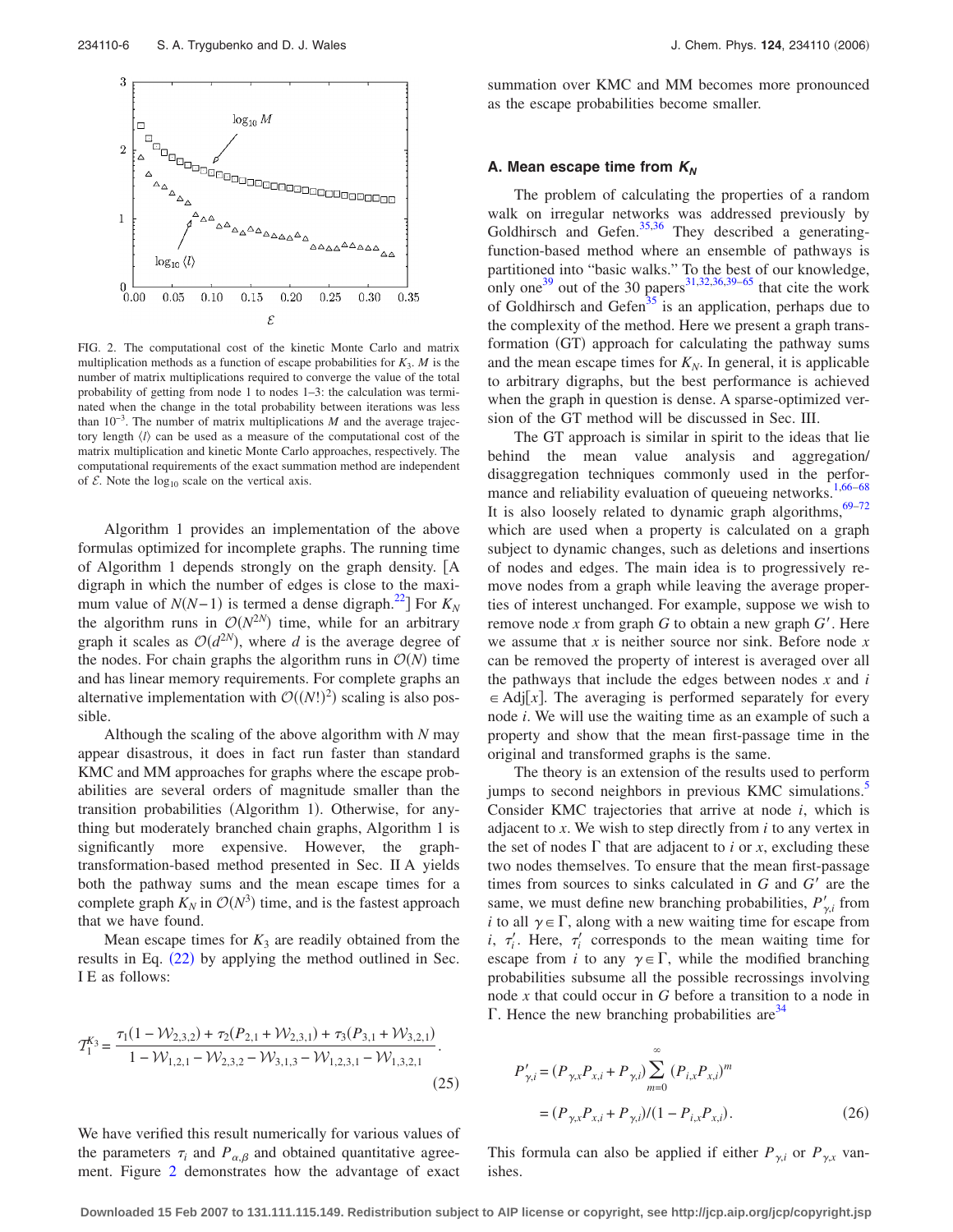It is easy to show that the new branching probabilities are normalized as follows:

$$
\sum_{\gamma \in \Gamma} \frac{P_{\gamma x} P_{x,i} + P_{\gamma i}}{1 - P_{i,x} P_{x,i}} = \frac{(1 - P_{i,x}) P_{x,i} + (1 - P_{x,i})}{1 - P_{i,x} P_{x,i}} = 1. \tag{27}
$$

To calculate  $\tau_i'$  we use the method of Sec. I C as follows:

$$
\tau'_{i} = \left[ \frac{d}{d\zeta} \sum_{\gamma \in \Gamma} \frac{P_{\gamma, x} P_{x, i} e^{\zeta(\tau_x + \tau_i)} + P_{\gamma, i} e^{\zeta \tau_i}}{1 - P_{i, x} P_{x, i} e^{\zeta(\tau_x + \tau_i)}} \right]_{\zeta = 0} = \frac{\tau_i + P_{x, i} \tau_x}{1 - P_{i, x} P_{x, i}}.
$$
\n(28)

The modified branching probabilities and waiting times could be used in a KMC simulation based on graph *G*. Here we continue to use the notation of Sec. I D, where sinks correspond to nodes  $a \in A$  and sources to nodes in  $b \in B$ , and  $G$  contains all the nodes in  $G$  expect for the  $A$  set, as before. Since the modified branching probabilities  $P'_{\gamma,i}$ , in  $G'$  subsume the sums over all paths from  $i$  to  $\gamma$  that involve  $x$ , we would expect the sink probability  $\Sigma_{a,b}^G = \Sigma_{\xi \in a \leftarrow b} \mathcal{W}_{\xi}$ , of trajectories starting at *b* and ending at sink *a*, to be conserved. However, since each trajectory exiting from  $\gamma \in \Gamma$  acquires a time increment equal to the average value  $\tau_i'$ , the mean firstpassage times to individual sinks,  $T_{a,b}^G = d(\tilde{\Sigma}_{a,b})/d\zeta$ , are not conserved in  $G'$  (unless there is a single sink). Nevertheless, the overall mean first-passage time to *A* is conserved, i.e.,  $T_b^G = T_b^G$ . To prove these results formally consider the effect of removing node *x* on trajectories reaching node  $i \in \text{Adj}[x]$ from a source node *b*. The sink probability for a particular sink *a* is

$$
\Sigma_{a,b}^{G} = \sum_{\xi \in a \leftarrow b} \mathcal{W}_{\xi}
$$
\n
$$
= \sum_{\xi_1 \in i \leftarrow b} \mathcal{W}_{\xi_1} \sum_{\gamma \in \Gamma} (P_{\gamma,i} + P_{\gamma,x} P_{x,i})
$$
\n
$$
\times \sum_{m=0}^{\infty} (P_{i,x} P_{x,i})^m \sum_{\xi_2 \in a \leftarrow \gamma} \mathcal{W}_{\xi_2} + \sum_{\xi_3 \in \Xi'} \mathcal{W}_{\xi_3}
$$
\n
$$
= \sum_{\xi_3 \in \Xi'} \mathcal{W}_{\xi_3} + \sum_{\xi_1 \in i \leftarrow b} \mathcal{W}_{\xi_1} \sum_{\gamma \in \Gamma} P'_{\gamma,i} \sum_{\xi_2 \in a \leftarrow \gamma} \mathcal{W}_{\xi_2}, \quad (29)
$$

and similarly for any other node adjacent to *x* and any other pathway that visits *i* other than by immediate recrossings of the type  $i \rightarrow x \rightarrow i$ . Here  $\Xi'$  is the ensemble of all paths for which probabilistic weights cannot be written in the form defined by the last term of  $(29)$ . Hence the transformation preserves the individual sink probabilities for any source.

Now consider how removing node *x* from each trajectory not included in  $\Xi'$  affects the mean first-passage time,  $T_{a,b}^{\tilde{G}}$ using the approach of Sec. I D as follows:

$$
\begin{split}\n&\left[\frac{d}{d\zeta_{\xi_{1}\in i-b}}\widetilde{\mathcal{W}}_{\xi_{1}}\sum_{\gamma\in\Gamma}\widetilde{P}_{\gamma,i}'\sum_{\xi_{2}\in a-\gamma}\widetilde{\mathcal{W}}_{\xi_{2}}\right]_{\zeta=0} \\
&=\sum_{\xi_{1}\in i-b}\left[\frac{d\widetilde{\mathcal{W}}_{\xi_{1}}}{d\zeta}\right]_{\zeta=0}\sum_{\gamma\in\Gamma}P_{\gamma,i}'\sum_{\xi_{2}\in a-\gamma}\mathcal{W}_{\xi_{2}} \\
&+\sum_{\xi_{1}\in i-b}\mathcal{W}_{\xi_{1}}\sum_{\gamma\in\Gamma}\left[\frac{d\widetilde{P}_{\gamma,i}'}{d\zeta}\right]_{\zeta=0}\sum_{\xi_{2}\in a-\gamma}\mathcal{W}_{\xi_{2}} \\
&+\sum_{\xi_{1}\in i-b}\mathcal{W}_{\xi_{1}}\sum_{\gamma\in\Gamma}P_{\gamma,i}'\sum_{\xi_{2}\in a-\gamma}\left[\frac{d\widetilde{\mathcal{W}}_{\xi_{2}}}{d\zeta}\right]_{\zeta=0},\n\end{split} \tag{30}
$$

where the tildes indicate that every branching probability  $P_{\alpha,\beta}$  is replaced by  $P_{\alpha,\beta}e^{\xi\tau_{\beta}}$ , as above. The first and last terms are unchanged from graph *G* in this construction, but the middle term,

$$
\sum_{\xi_1 \in i \leftarrow b} \mathcal{W}_{\xi_1} \sum_{\gamma \in \Gamma} \left[ \frac{d\widetilde{P}'_{\gamma,i}}{d\zeta} \right]_{\zeta=0} \sum_{\xi_2 \in a \leftarrow \gamma} \mathcal{W}_{\xi_2}
$$
\n
$$
= \sum_{\xi_1 \in i \leftarrow b} \mathcal{W}_{\xi_1} \sum_{\gamma \in \Gamma} \frac{P_{\gamma,x} P_{x,i}(\tau_i + \tau_x) + P_{\gamma,i}(\tau_i + P_{i,x} P_{x,i} \tau_x)}{(1 - P_{i,x} P_{x,i})^2}
$$
\n
$$
\times \sum_{\xi_2 \in a \leftarrow \gamma} \mathcal{W}_{\xi_2},
$$
\n(31)

is different (unless there is only one sink). However, if we sum over sinks then  $\Sigma_{a \in A} \Sigma_{\xi_2 \in a \leftarrow \gamma} \mathcal{W}_{\xi_2} = 1$  for all  $\gamma$ , and we can now simplify the sum over  $\gamma$  as

$$
\sum_{\gamma \in \Gamma} \frac{P_{\gamma,x} P_{x,i}(\tau_i + \tau_x) + P_{\gamma,i}(\tau_i + P_{i,x} P_{x,i} \tau_x)}{(1 - P_{i,x} P_{x,i})^2}
$$
  
= 
$$
\tau_i' = \sum_{\gamma \in \Gamma} P'_{\gamma,i} \tau_i'.
$$
 (32)

The same argument can be applied whenever a trajectory reaches a node adjacent to *x*, so that  $T_b^G = T_b^{G'}$ , as required.

The above procedure extends the approach of Bortz *et al.*<sup>[7](#page-14-0)</sup> to exclude not only the transitions from the current state into itself but also transitions involving an adjacent node *x*. Alternatively, this method could be viewed as a coarse-graining of the Markov chain. Such coarse-graining is acceptable if the property of interest is the average of the distribution of times rather than the distribution of times itself. In our simulations the average is the only property of interest. In cases when the distribution itself is sought, the approach described here may still be useful and could be the first step in the analysis of the distribution of escape times, as it yields the exact average of the distribution.

The transformation is illustrated in Fig. [3](#page-7-0) for the case of a single source. Figure  $3(a)$  $3(a)$  displays the original graph and its parametrization. During the first iteration of the algorithm node 2 is removed to yield the graph depicted in Fig.  $3(b)$  $3(b)$ . This change reduces the dimensionality of the original graph, as the new graph contains one node and three edges fewer. The result of the second, and final, iteration of the algorithm is a graph that contains source and sink nodes only, with the correct transition probabilities and mean waiting time [Fig.  $3(c)$  $3(c)$ ].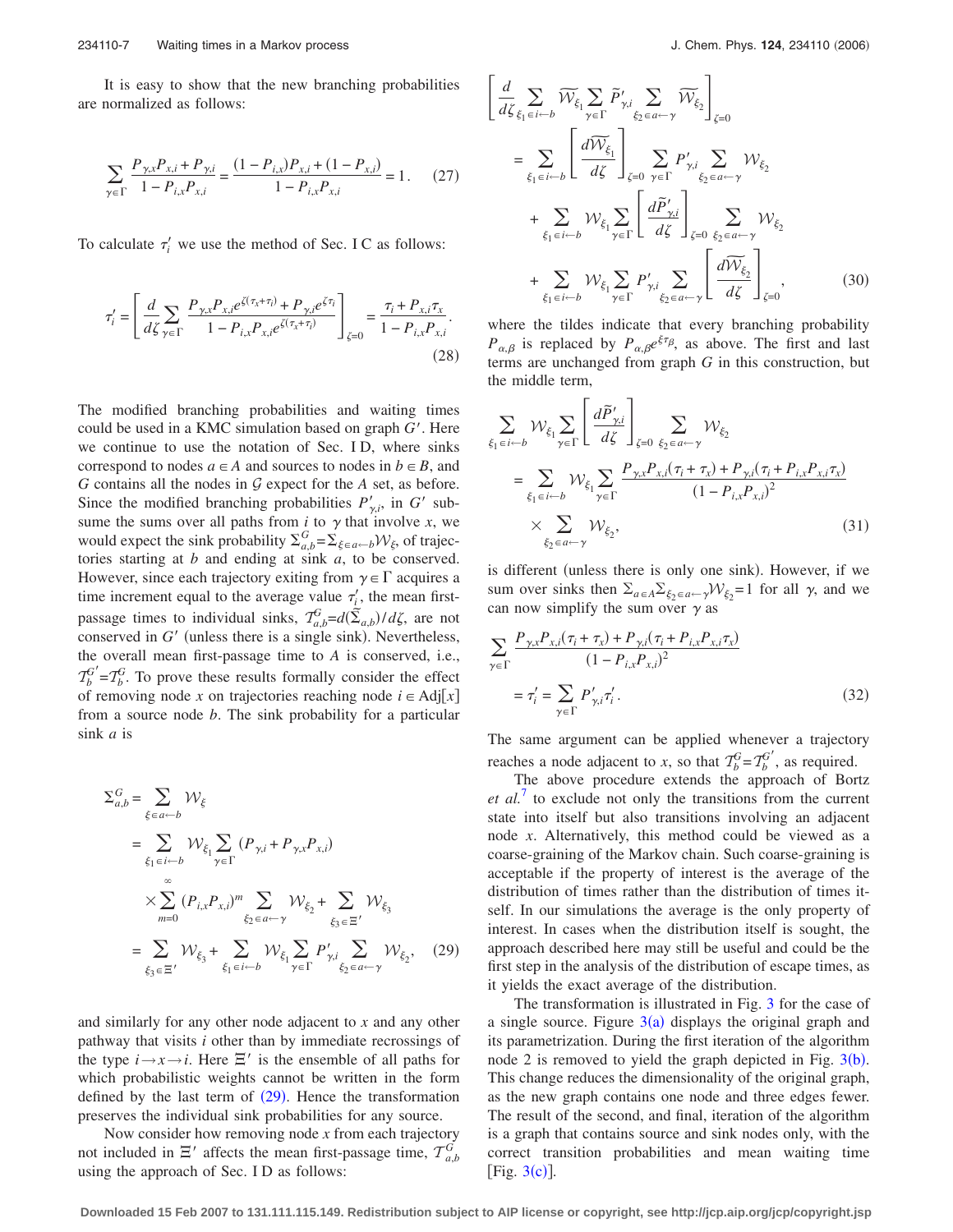<span id="page-7-0"></span>

FIG. 3. The graph transformation algorithm of Sec. II A at work. (a) A digraph with six nodes and nine edges. The source node is node 1 (white), the sinks are nodes  $\alpha$ ,  $\beta$ , and  $\gamma$  (shaded), and the intermediate nodes are 2 and 3 (black). The waiting times and transition probabilities that parametrize the graph are given below the diagram. (b) Node 2 and all its incoming and outgoing edges are deleted from the graph depicted in (a). Two edges  $\beta$  ← 1 and  $\beta$  ← 3 are added. The parameters for this new graph are denoted by primes and expressed in terms of the parameters for the original graph. (c) Node 3 is now disconnected as well. The resulting graph is composed of source and sink nodes only. The total probability and waiting times coincide with those of  $K_3$ , as expected. The new parameters are denoted by a double prime.

We now describe algorithms to implement the above approach and calculate mean escape times from complete graphs with multiple sources and sinks. We follow the notation of Sec. I D and consider a digraph  $\mathcal{G}_N$  consisting of  $N_B$ source nodes,  $N_A$  sink nodes, and  $N_I$  intervening nodes.  $\mathcal{G}_N$ therefore contains the subgraph  $G_{N_I+N_B}$ .

The results of the transformation of a graph with a single source  $b$  and  $N_A$  sinks using Algorithm 2 are the mean escape time  $\mathcal{T}_{b}^{G_{N_f+1}}$  and  $N_A$  pathway probabilities  $\mathcal{P}_{\xi}$ ,  $\xi \in A \leftarrow b$ . Solving a problem with  $N_B$  sources is equivalent to solving  $N_B$  single source problems. For example, if there are two sources  $b_1$  and  $b_2$ , we first solve a problem where only node

 $b_1$  is set to be the source to obtain  $\mathcal{T}_{b_1}^{G_{N_f+N_B}}$  and the pathway sums from  $b_1$  to every sink node  $a \in \overrightarrow{A}$ . The same procedure is then followed for  $b_2$ .

The form of the transition probability matrix **P** is illustrated below at three stages: first for the original graph, then at the stage when all the intervening nodes have been removed (line 16 in Algorithm 2), and finally at the end of the following procedure:

$$
\begin{pmatrix}\n0 & A \leftarrow I & A \leftarrow B \\
0 & I \leftarrow I & I \leftarrow B \\
0 & B \leftarrow I & B \leftarrow B\n\end{pmatrix}\n\rightarrow\n\begin{pmatrix}\n0 & 0 & A \leftarrow B \\
0 & 0 & 0 \\
0 & 0 & B \leftarrow B\n\end{pmatrix}\n\end{pmatrix}\n\rightarrow\n\begin{pmatrix}\n0 & 0 & A \leftarrow B \\
0 & 0 & B \leftarrow B \\
0 & 0 & B \leftarrow B \\
0 & 0 & 0 \\
0 & 0 & 0\n\end{pmatrix}.
$$
\n(33)

Each matrix is split into blocks that specify the transitions between the nodes of a particular type, as labeled. Upon termination, every element in the top right block of matrix **P** is nonzero.

Algorithm 2 uses the adjacency matrix representation of graph  $\mathcal{G}_N$ , for which the average of the distribution of mean first-passage times is to be obtained. For efficiency, when constructing the transition probability matrix **P** we order the nodes with the sink nodes first and the source nodes last. Algorithm 2 is composed of two parts. The first part (lines 1-16) iteratively removes all the intermediate nodes from graph  $\mathcal{G}_N$  to yield a graph that is composed of sink nodes and source nodes only. The second part (lines 17-31) disconnects the source nodes from each other to produce a graph with  $N_A + N_B$  nodes and  $(N_A + N_B)^2$  directed edges connecting each source with every sink. Finally, we evaluate the mean firstpassage time for each source using the transformed graph.

The computational complexity of lines 1–16 of Algorithm 2 is  $O(N_I^3 + N_I^2 N_B + N_I^2 N_A + N_I N_B^2 + N_I N_B N_A)$ . The second part of Algorithm 2 (lines 17–31) scales as  $O(N_B^3 + N_B^2 N_A)$ . The total complexity for the case of a single source and for the case when there are no intermediate nodes is  $O(N_I^3 + N_I^2 N_A)$  and  $O(N_B^3 + N_B^2 N_A)$ , respectively. The storage requirements of Algorithm 2 scale as  $\mathcal{O}((N_I + N_B)^2)$ .

We have implemented the algorithm in FORTRAN 95 and timed it for complete graphs of different sizes. The results presented in Fig. [4](#page-8-0) confirm the overall cubic scaling. The program is GPL licensed<sup>73</sup> and available on-line.<sup>74</sup> These and other benchmarks presented in this work were obtained for a single Intel® Pentium®4 3.00 GHz 512 kbytes cache processor running under the DEBIAN GNU/LINUX operating system.<sup>75</sup> The code was compiled and optimized using the Intel® FORTRAN compiler for LINUX.

Finally, we note that the GT method described above is a more general version of the method we introduced in our previous publication.<sup>76</sup> It can be used to treat problems with multiple sources, which may be interconnected, thereby allowing us to calculate KMC rate constants exactly. Furthermore, as described in Sec. IV, it can easily be extended to treat problems where sets of sources and sinks overlap, allowing us to calculate the SS rate constants in Eq.  $(9)$  $(9)$  $(9)$ .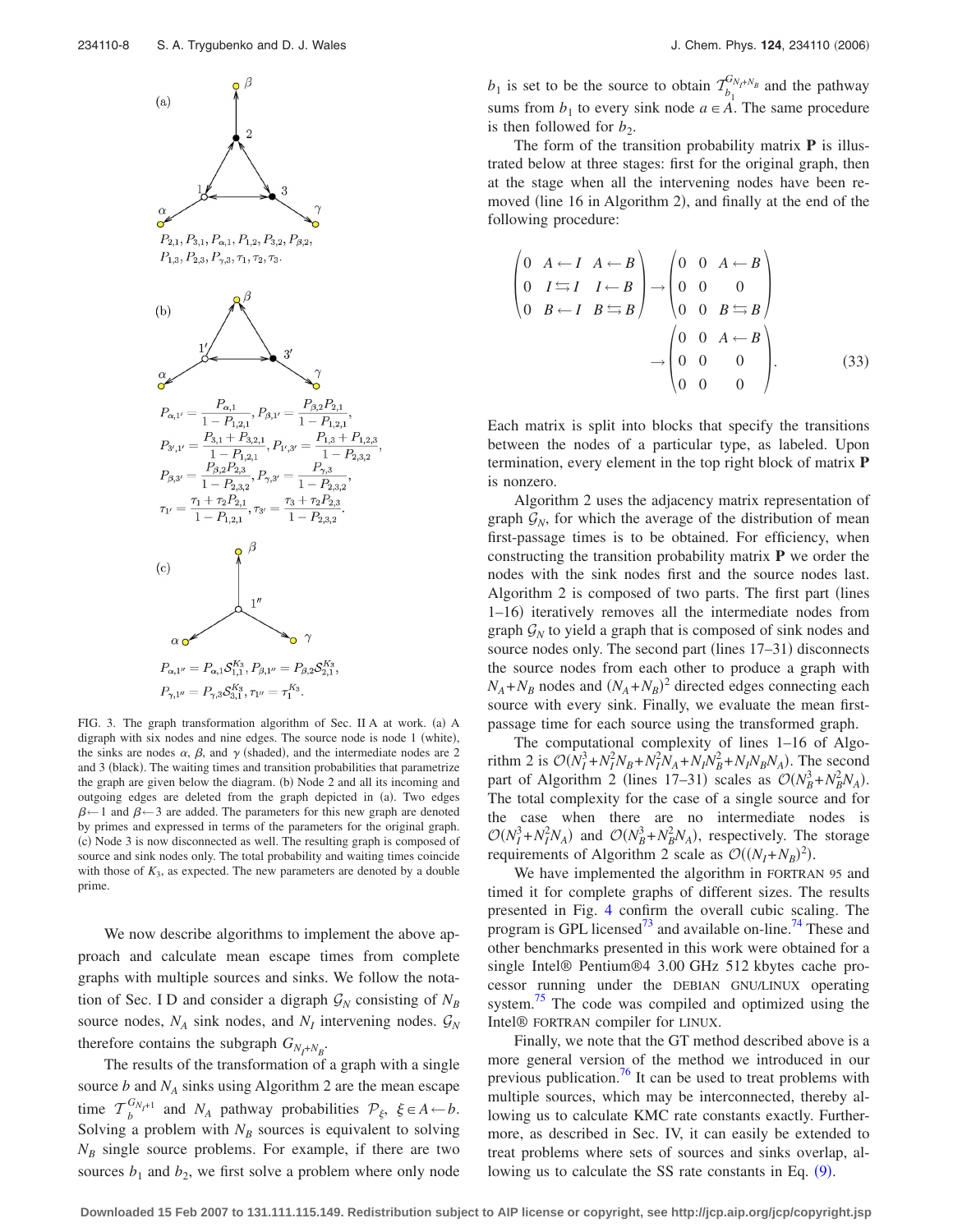<span id="page-8-0"></span>

FIG. 4. CPU time needed to transform a dense graph  $G_{2N}$  using Algorithm 2 as a function of *N*. The graph  $G_{2N}$  is composed of a  $K_N$  subgraph and *N* sink nodes. The data are shown for six different cases, including a single source, and for sources comprising 20%, 40%, 60%, 90%, and 100% of the nodes in  $K_N$ , as labeled. The data for the cases 1 and *N* were fitted as  $5.1 \times 10^{-9} N^3$  and  $1.5 \times 10^{-8} N^3$ , respectively (curves not shown). For case 1 only DetachNode operations were performed, while for *N* only Disconnect operations were used. Note the  $log_{10}$  scale on both axes.

# **III. APPLICATIONS TO SPARSE RANDOM GRAPHS**

Algorithm 2 could easily be adapted to use adjacencylists-based data structures, $^{21}$  resulting in faster execution and lower storage requirements for sparse graphs. We have implemented $^{74}$  a sparse-optimized version of Algorithm 2 because the graph representations of the Markov chains of interest in the present work are sparse. $^{20}$ 

The algorithm for detaching a single intervening node from an arbitrary graph stored in a sparse-optimized format is given in Algorithm 3. Having chosen the node to be removed,  $\gamma$ , all the neighbors  $\beta \in \text{Adj}[\gamma]$  are analyzed in turn, as follows. Lines 3–9 of Algorithm 3 find node  $\gamma$  in the adjacency list of node  $\beta$ . If  $\beta$  is not a sink, lines 11–34 are executed to modify the adjacency list of node  $\beta$ : lines 13–14 delete node  $\gamma$  from the adjacency list of  $\beta$ , while lines 15–30 make all the neighbors  $\alpha \in \text{Adj}[\gamma] \ominus \beta$  of node  $\gamma$  the neighbors of  $\beta$ . The symbol  $\ominus$  denotes the union minus the intersection of two sets, otherwise known as the symmetric difference. If the edge  $\beta \rightarrow \alpha$  already existed, only the branching probability is changed (line 21). Otherwise, a new edge is created and the adjacency and branching probability lists are modified accordingly (lines 26 and 27, respectively). Finally, the branching probabilities of node  $\beta$  are renormalized (lines 31–33) and the waiting time for node  $\beta$  is increased (line 34).

Algorithm 3 is invoked iteratively for every node that is neither a source nor a sink to yield a graph that is composed of source nodes and sink nodes only. Then the procedure described in Sec. II A for disconnection of source nodes (lines  $17-31$  of Algorithm 2) is applied to obtain the mean escape times for every source node. The sparse-optimized version of the second part of Algorithm 2 is straightforward and is therefore omitted here for brevity.

The running time of Algorithm 3 is  $\mathcal{O}(d_c \Sigma_{i \in \text{Adj}[c]} d_i)$ , where  $d_k$  is the degree of node k. For the case when all the nodes in a graph have approximately the same degree *d*, the complexity is  $O(d^3)$ . Therefore, if there are *N* intermediate nodes to be detached, and *d* is of the same order of magnitude as *N*, the cost of detaching *N* nodes is  $O(N^4)$ . The asymptotic bound is worse than that of Algorithm 2 because of the searches through adjacency lists (lines 3–9 and 19– 24). If  $d$  is sufficiently small, the algorithm based on adjacency lists is faster.

After each invocation of Algorithm 3 the number of nodes is always decreased by 1. The number of edges, however, can increase or decrease depending on the in- and outdegree of the node to be removed and the connectivity of its neighbors. If node  $\gamma$  is not directly connected to any of the sinks, and the neighbors of node  $\gamma$  are not connected to each other directly, the total number of edges is increased by  $d_{\gamma}(3-d_{\gamma})$ . Therefore, the number of edges decreases (by 2) only when  $d_{\gamma} \in \{1,2\}$ , and the number of edges does not change if the degree is 3. For  $d<sub>y</sub>$   $>$  3 the number of edges increases by an amount that grows quadratically with  $d_{\gamma}$ . The actual increase depends on how many connections already existed between the neighbors of  $\gamma$ .

The order in which the intermediate nodes are detached does not change the final result and is unimportant if the graph is complete. For sparse graphs, however, the order can affect the running time significantly. If the degree distribution for successive graphs is sharp with the same average, *d*, then the order in which the nodes are removed does not affect the complexity, which is  $O(d^3N)$ . If the distributions are broad it is helpful to remove the nodes with smaller degrees first. A Fibonacci heap minimum-priority queue $2^{1,77}$  $2^{1,77}$  $2^{1,77}$ was successfully used to achieve this result. The overhead for maintaining a heap is  $d<sub>y</sub>$  increase-key operations [of  $\mathcal{O}(\log(N))$  each] per execution of Algorithm 3. FORTRAN and PYTHON implementations of Algorithm 3 are available on-line.

Random graphs provide an ideal testbed for the GT algorithm by giving control over the graph density. A random graph,  $R_N$ , is obtained by starting with a set of  $N$  nodes and adding edges between them at random. $^{23}$  In this work we used a random graph model where each edge is chosen independently with probability  $\langle d \rangle / (N-1)$ , where  $\langle d \rangle$  is the target value for the average degree.

The complexity for removal of *N* nodes can then be expressed as

$$
\mathcal{O}\left(\log(N)\sum_{i\in\{1,2,3,\ldots,N\}}\left(d_{c(i)}^2\sum_{j\in\text{Adj}[c(i)]}d_{j,c(i)}\right)\right),\tag{34}
$$

where  $d_{c(i)}$  is the degree of the node  $c(i)$  removed at iteration *i*, Adj $[c(i)]$  is its adjacency list, and  $d_{j,c(i)}$  is the degree of the *j*th neighbor of that node at iteration *i*. The computational cost given in Eq.  $(34)$  is difficult to express in terms of the parameters of the original graph, as the cost of every cycle depends on the distribution of degrees, the evolution of which, in turn, is dependent on the connectivity of the origi-nal graph in a nontrivial manner (see Fig. [5](#page-9-0)). The storage requirements of a sparse-optimized version of the GT algorithm scale linearly with the number of edges.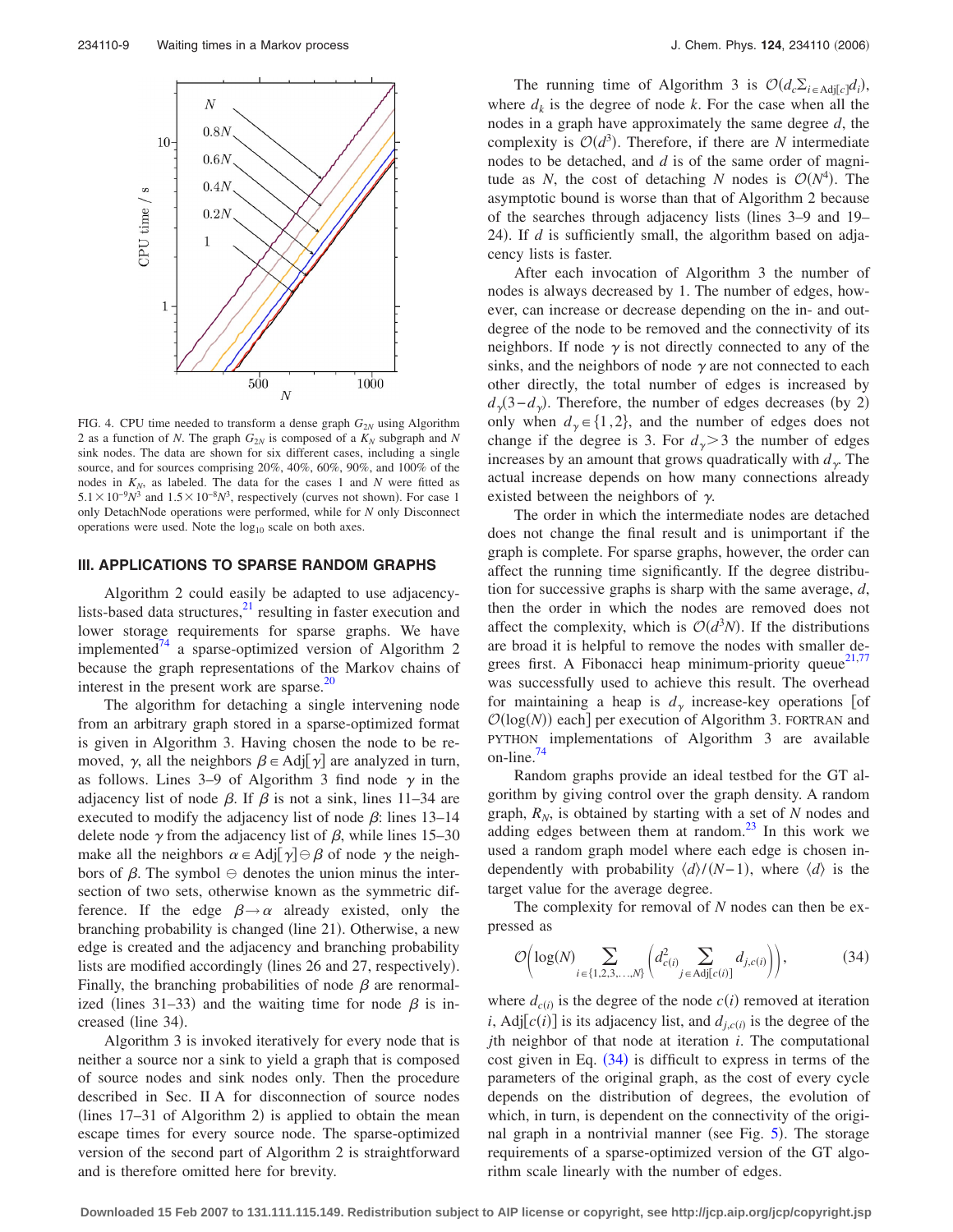<span id="page-9-0"></span>

FIG. 5. Evolution of the distribution of degrees for random graphs of different expected degree,  $\langle d \rangle = 5, 10, 15$ , as labeled. This is a color-coded projection of the probability mass function  $P(d)$  (Refs. [1](#page-14-0) and [81](#page-15-0)) of the distribution of degrees as a function of the number of the detached intermediate nodes, *n*. The straight line shows  $P(d, n)$  for complete graph  $K_{1000}$ . All four graphs contain a single source, 999 intermediate nodes, and a single sink. The transformation was performed using a sparse-optimized version of Algorithm 2 with a Fibonacci-heap-based minimum-priority queue. It can be seen that as the intermediate nodes are detached the density of the graph that is being transformed grows. The expected degree of the initial graph determines how soon the maximum density will be reached.

To investigate the dependence of the cost of the GT method on the number of nodes, *N*, we have tested it on a series of random graphs  $R_N$  for different values of  $N$  and fixed average degree  $\langle d \rangle$ . The results for three different val-



FIG. 6. CPU time needed to transform a sparse random graph  $R_{2N}$  using the GT approach described in Sec. II A as a function of the number of intermediate nodes, *N*. *R*2*<sup>N</sup>* is composed of a single source node, *N* sink nodes, and *N*−1 intervening nodes. For each value of *N* the data for three different values of the expected degree,  $\langle d \rangle = 3, 4, 5$ , are shown, as labeled. The solid lines are analytic fits of the form  $cN^4$ , where  $c=2.3\times10^{-11}$ ,  $7.4\times10^{-11}$ ,  $1.5 \times 10^{-10}$  for  $\langle d \rangle = 3, 4, 5$ , respectively. The CPU time is in s. Note the log<sub>10</sub> scale on both axes.



FIG. 7. CPU time needed to transform a sparse random graph  $R_{2N}$  using the GT approach as a function of the expected degree  $\langle d \rangle$ . The data are shown for three graphs with  $N = 500$ , 750, and 1000, as labeled.  $R_{2N}$  is composed of a single source node, *N* sink nodes, and *N*− 1 intermediate nodes.

ues of  $\langle d \rangle$  are shown in Fig. 6. The motivation for choosing  $\langle d \rangle$  from the interval [3, 5] was the fact that most of our stationary point databases have average connectivities for the local minima that fall into this range.

It can be seen from Fig. 6 that for sparse random graphs  $R_N$  the cost scales as  $O(N^4)$  with a small  $\langle d \rangle$ -dependent prefactor. The dependence of the computational complexity on  $\langle d \rangle$  is illustrated in Fig. 7.

From Fig. 5 it is apparent that at some point during the execution of the GT algorithm the graph reaches its maximum possible density. Once the graph is close to complete, it is no longer efficient to employ a sparse-optimized algorithm. The most efficient approach we have found for sparse graphs is to use the sparse-optimized GT (SGT) algorithm until the graph is dense enough, and then switch to the dense-optimized GT (DGT) method, for which the pseudocode is given in Algorithm 2. We will refer to this approach as SDGT. The change of data structures constitutes a negligible fraction of the total execution time. Figure [8](#page-10-0) depicts the dependence of the CPU time as a function of the switching parameter  $R_s$ . Whenever the ratio  $d_{c(i)}/n(i)$ , where  $n(i)$  is the number of nodes on a heap at iteration *i*, is greater than  $R_s$ , the partially transformed graph is converted from the adjacency list format into the adjacency matrix format, and the transformation is continued using Algorithm 2. It can be seen from Fig. 5 that for the case of random graphs with a single sink, a single source, and 999 intermediate nodes the optimal values of  $R_s$  lie in the interval [0.07, 0.1].

#### **IV. OVERLAPPING SETS OF SOURCES AND SINKS**

We now return to the digraph representation of a Markov chain that corresponds to the steady-state results discussed in Sec. ID. A problem with overlapping sets of sources and sinks can easily be converted into an equivalent problem where there is no overlap, and then the GT method discussed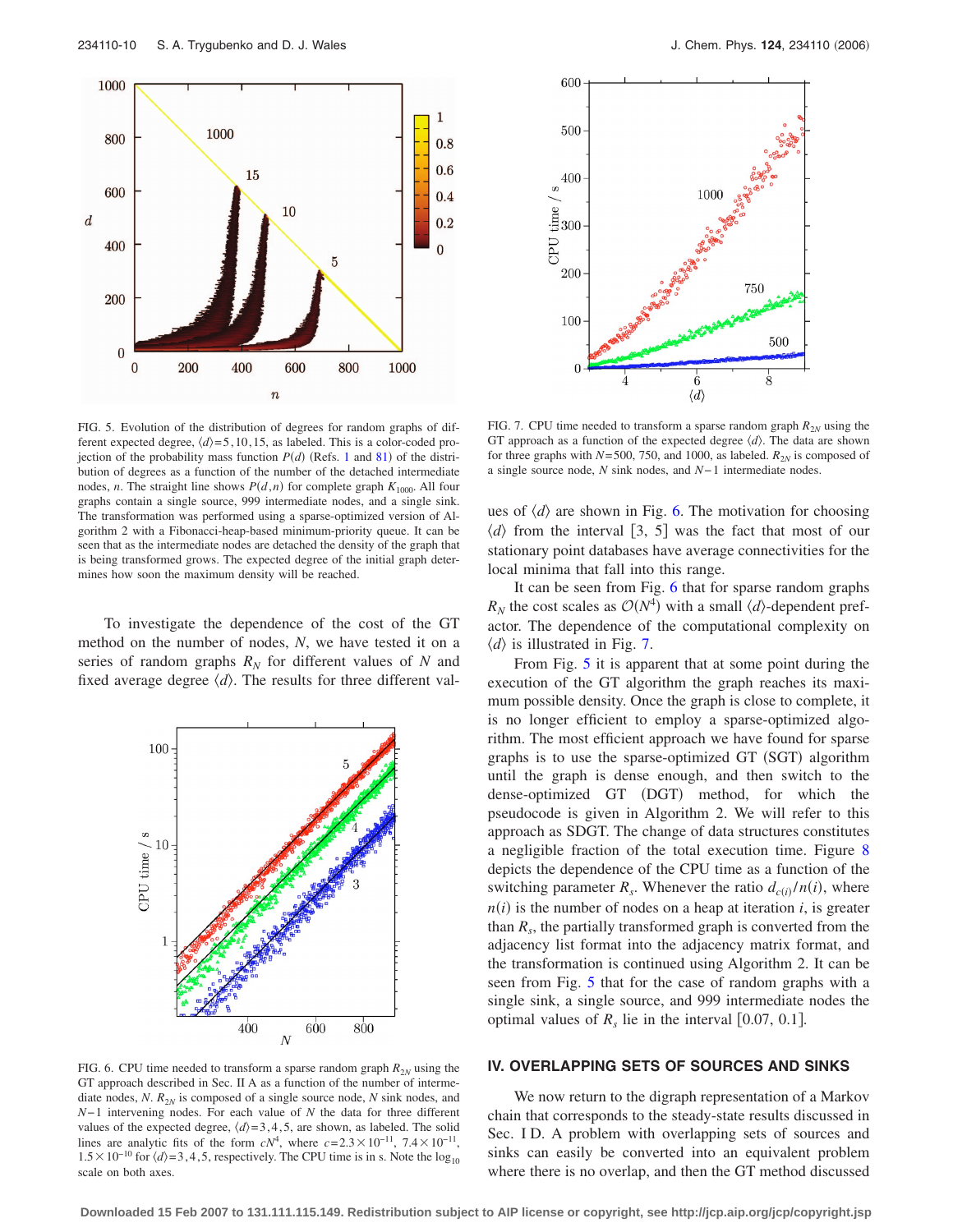<span id="page-10-0"></span>

FIG. 8. CPU time as a function of switching ratio  $R_s$  for random graphs of different expected degrees,  $\langle d \rangle = 5, 10, 15$ , as labeled. All three graphs contain a single source, 999 intermediate nodes, and a single sink. The transformation was performed using the sparse-optimized version of Algorithm 2 until the the ratio  $d_{c(i)}/n(i)$  became greater than  $R_s$ . Then a partially transformed graph was converted into an adjacency matrix format and the transformation was continued with Algorithm 2. The optimal value of  $R<sub>s</sub>$  lies in the interval  $[0.07, 0.1]$ . Note the  $log_{10}$  scale on both axes.

in Secs. II A and III can be applied as normal. Hence we can evaluate the SS rate constants in Eq.  $(9)$  $(9)$  $(9)$  in a deterministic manner.

As discussed above, solving a problem with *n* sources reduces to solving *n* single-source problems. We can therefore explain how to deal with a problem of overlapping sets of sinks and sources for a simple example where there is a single source-sink *i* and, optionally, a number of sink nodes.

First, a new node *i'* is added to the set of sinks and its adjacency lists are initialized to AdjOut $[i'] = \emptyset$  and AdjIn<sup>[i']</sup>=AdjIn<sup>[i]</sup>. Then, for every node  $j \in \text{AdjOut}[i]$  we update its waiting time as  $\tau_i = \tau_i + \tau_i$  and add node *j* to the set of sources with probabilistic weight initialized to  $P_{j,i}W_i$ , where  $W_i$  is the original probabilistic weight of source  $i$  (the probability of choosing source  $i$  from the set of sources). Afterwards, the node *i* is deleted.

## **V. APPLICATIONS TO LENNARD-JONES CLUSTERS**

## **A.**  $O_h \leftrightarrow I_h$  **isomerization of LJ**<sub>38</sub>

We have applied the GT method to study the temperature dependence of the rate of interconversion between configurations based on truncated octahedra  $(O_h)$  and icosahedral  $(I_h)$  packing in a 38-atom Lennard-Jones cluster  $(LJ_{38})$ . The PES sample was taken from a previous study<sup>3</sup> and contained 1740 minima and 2072 transition states, not including permutation-inversion isomers. The assignment was made in Ref. [5](#page-14-0) by solving a master equation numerically to find the eigenvector that corresponds to the smallest magnitude nonzero eigenvalue. As simple two-state dynamics are associated with exponential rise and decay of occupation probabilities, there must exist a time scale on which all the exponential contributions to the solution of the master equation decay to zero except for the slowest.<sup>4</sup> The sign of the components of the eigenvector corresponding to the slowest mode was used to classify the minima as  $I_h$  or  $O_h$  in character.<sup>5</sup>

The above sample was pruned to remove disconnected minima and create a digraph representation that contained 759 nodes with 43 sources, 5 sinks, and 2639 edges. The minimal, average, and maximal degrees for this graph were 2, 3.8, and 84, respectively, and the graph density was 4.6  $\times 10^{-3}$ . We have used the SDGT algorithm with the switching ratio set to 0.08 to transform this graph for several values of temperature. In each of these calculations 622 out of 711 intermediate nodes were detached using SGT, and the remaining 89 intermediate nodes were detached using the GT algorithm optimized for dense graphs (DGT).

An Arrhenius plot depicting the dependence of the rate constant on temperature is shown in Fig.  $9(a)$  $9(a)$ . The running time for the SDGT algorithm was  $1.8 \times 10^{-2}$  s [this value was obtained by averaging over ten runs and was the same for each SDGT run in Fig.  $9(a)$  $9(a)$ ]. For comparison, the timings obtained using the SGT and DGT algorithms for the same problem were  $2.0 \times 10^{-2}$  and  $89.0 \times 10^{-2}$  s, respectively. None of the 43 total escape probabilities (one for every source) deviated from unity by more than  $10^{-5}$  for temperatures above  $T = 0.07$  (reduced units). For lower temperatures the probability was not conserved due to numerical imprecision.

The data obtained using the SDGT method were compared with the results from KMC simulation, which require increasingly more CPU time as the temperature is lowered. Figure [9](#page-11-0) also shows the data for KMC simulations at temperatures 0.14, 0.15, 0.16, 0.17, and 0.18. Each KMC simulation consisted of 1000 separate KMC trajectories, from which the averages were computed. The cost of each KMC calculation is proportional to the average trajectory length, which is depicted in Fig.  $9(b)$  $9(b)$  as a function of the inverse temperature. The CPU timings for each of these calculations were (in order of increasing temperature, averaged over five randomly seeded KMC runs of 1000 trajectories each) 125, 40, 18, 12, and 7 s. It can be seen that using the GT method we were able to obtain kinetic data for a wider range of temperatures and with less computational expense.

For the temperatue range of  $[0.09, 0.18]$  Arrhenius plots for this system were obtained previously using KMC and master equation approaches, as well as the MM method.<sup>5,14</sup> The results reported here are in quantitative agreement with those from Ref. [14.](#page-14-0)

## **B. Internal diffusion in LJ55**

We have applied the graph transformation method to study the center-to-surface atom migration in 55-atom Lennard-Jones cluster (LJ<sub>55</sub>). The global potential energy minimum for  $LI_{55}$  is a Mackay icosahedron, which exhibits special stability and "magic number" properties. $78,79$  Centerto-surface and surface-to-center rates of migration of a tagged atom for this system were considered in previous work.<sup>[14](#page-14-0),34</sup> In Ref. 14 the standard DPS procedure was applied to create a stationary point database based on paths linking the global minimum with the tagged atom occupying the central position to the same structure with the tagged atom in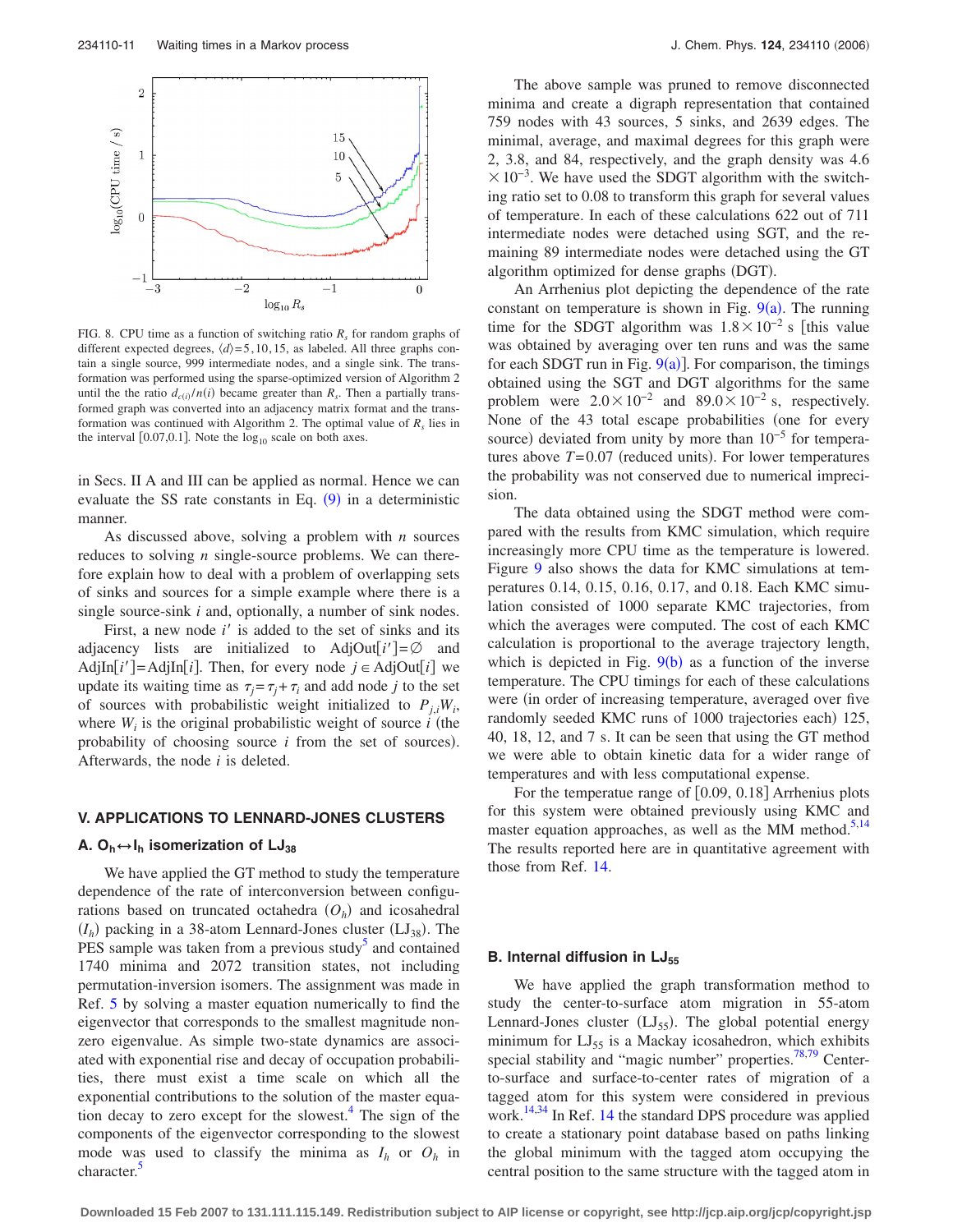<span id="page-11-0"></span>

FIG. 9. (a) Arrhenius plots for the LJ<sub>38</sub> cluster. *k* is the rate constant corresponding to transitions from icosahedral-like to octahedral-like regions. Green circles represent the data obtained from 23 SDGT runs at temperatures  $T \in \{0.07, 0.075, \ldots, 0.18\}$ . The data from five KMC runs are also shown (squares). The data shown using triangles correspond to temperatures  $T \in \{0.035, 0.04, \ldots, 0.065\}$  and were obtained using the SDGT2 method (discussed in Sec. V B) with quadruple precision enabled. In all SDGT runs the total escape probabilities calculated for every source at the end of the calculation deviated from unity by no more than 10<sup>-5</sup>. For this stationary point database the lowest temperature for which data were reported in previous works was *T*=0.03. (b) The average KMC trajectory length [data in direct correspondence with KMC results shown in (a)]. A solid line is used to connect the data points to guide the eye.

a surface site. There are two inequivalent surface sites lying on twofold and fivefold axes of rotation.) We have reused this database in the present work.

The sample contained 9907 minima and 19 384 transition states. We excluded transition states corresponding to degenerate rearrangements from consideration because they do not affect the rates. $^{14}$  For minima interconnected by more than one transition state we added the rate constants to calculate the branching probabilities. Four digraph representations were created with minimum degrees of 1, 2, 3, and 4 via iterative removal of the nodes with degrees that did not satisfy the requirement. These digraphs will be referred to as digraphs 1, 2, 3, and 4, respectively. The corresponding parameters are summarized in Table I. We quote CPU timings for the DGT, SGT, and SDGT methods for each of these graphs in the last three columns of Table I. Each digraph contained two source nodes labeled 1 and 2, and a single sink. The sink node corresponds to the global minimum with the tagged atom in the center. It is noteworthy that the densities of the graphs corresponding to both our examples  $(LJ_{38})$ and LJ<sub>55</sub>) are significantly lower than the values predicted for

a complete sample, $80$  which makes the use of sparseoptimized methods even more advantageous. From Table I it is clear that the SDGT approach is the fastest, as expected; we will use SDGT for all the rate calculations in the rest of this section.

For this example KMC calculations are unfeasible at temperatures lower than about  $T=0.3$  (reduced units throughout). Already for  $T = 0.4$  the average KMC trajectory length is  $7.5 \times 10^6$  (value obtained by averaging over 100 trajectories). In Ref. [14](#page-14-0) it was therefore necessary to use the steady-state approximation for the intervening minima to calculate the rate constant at temperatures below 0.35. These results were not fully converged and were revised in Ref. [34](#page-14-0) using alternative formulations of the kinetics. Here we report results that are in direct correspondence with the KMC rate constants, for temperatures as low as 0.1.

Figure [10](#page-12-0) presents Arrhenius plots for rate constants calculated using the SDGT method. The data denoted with circles are the results from seven SDGT calculations at temperatures  $T \in \{0.3, 0.35, \ldots, 0.6\}$  conducted for each of the digraphs. The total escape probabilities,  $\Sigma_1^G$  and  $\Sigma_2^G$ , calcu-

TABLE I. Properties of four digraphs corresponding to the LJ<sub>55</sub> PES sample from an internal diffusion study.  $|V|$  is the number of nodes;  $|E|$  is the number of directed edges;  $d_{\min}$ ,  $\langle d \rangle$ , and  $d_{\max}$  are the minimum, average, and maximum degrees, respectively;  $\rho$  is the graph density, defined as a ratio of the number of edges to the maximum possible number of edges; and *r* and *d* are the graph radius and diameter, defined as the maximum and minimum node eccentricity, respectively, where the eccentricity of a node  $v$  is defined as the maximum distance between  $v$  and any other node.  $\langle l \rangle$  is the average distance between nodes. The CPU time *t* necessary to transform each graph using the DGT, SGT, and SDGT methods is given in s for a single 32 bits Intel® Pentium®4 3.00 GHz 512 kbytes cache processor.

| $\overline{V}$ | E        | $a_{\min}$ | $\langle d \rangle$ | $a_{\text{max}}$ | $\rho(10^{-4})$ |    |      | а  | $t_{\rm DGT}$ | $t_{\text{SGT}}$ | $l_{\text{SDGT}}$ |
|----------------|----------|------------|---------------------|------------------|-----------------|----|------|----|---------------|------------------|-------------------|
| 9843           | 34 871   |            | 3.9                 | 983              | 3.6             | 10 | 5.71 | 20 | 2346.1        | 39.6             | 1.36              |
| 6603           | 28 3 9 2 | ∼          | 4.8                 | 983              | 6.5             | 9  | 4.86 | 17 | 1016.1        | 38.9             | 1.33              |
| 2192           | 14 172   |            | 7.9                 | 873              | 29.5            | 4  | 3.63 | 8  | 46.9          | 5.9              | 0.49              |
| 865            | 7552     |            | 1.9                 | 680              | 101.0           | 4  | 3.07 |    | 3.1           | 0.8              | 0.12              |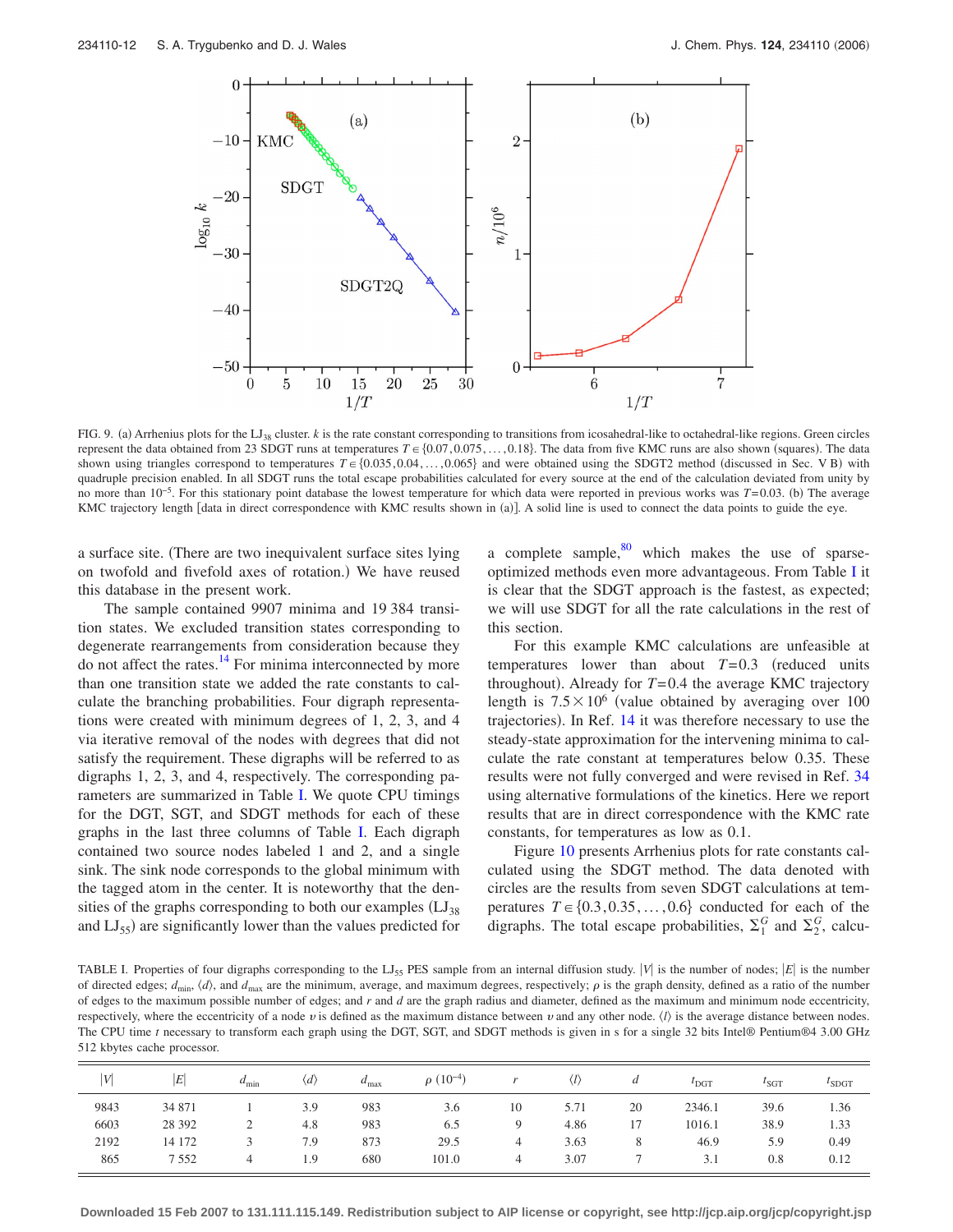<span id="page-12-0"></span>

F[I](#page-11-0)G. 10. Arrhenius plots for four digraphs of varying sizes (see Table I) created from a stationary point database for the  $LI_{55}$  cluster.  $k$  is the rate constant corresponding to surface-to-center migration of a tagged atom. Calculations were conducted at  $T \in \{0.3, 0.35, \dots, 0.7\}$  using the SDGT method (circles) and  $T \in \{0.1, 0.15, ..., 0.25\}$  using SDGT2Q (triangles). For each of the digraphs the calculations yielded essentially identical results, so data points for only one of them are shown. The lines connecting the data points are shown for each of the digraphs.

lated for each of the two sources at the end of the calculation deviated from unity by no more than 10−5. For higher temperatures and smaller digraphs the deviation was lower, being on the order of  $10^{-10}$  for digraph 4 at  $T=0.4$ .

At temperatures lower than 0.3 the total probability deviated by more than  $10^{-5}$  due to numerical imprecision. This problem was partially caused by the round-off errors in evaluating the terms  $1-P_{\alpha,\beta}P_{\beta,\alpha}$ , which increase when  $P_{\alpha,\beta}P_{\beta,\alpha}$  approaches unity. These errors can propagate and amplify as the evaluation proceeds. By writing

$$
P_{\alpha,\beta} \!=\! 1 - \sum_{\gamma \neq \alpha} P_{\gamma,\beta} \!\equiv 1 - \epsilon_{\alpha,\beta}
$$

and

$$
P_{\beta,\alpha} = 1 - \sum_{\gamma \neq \beta} P_{\gamma,\alpha} \equiv 1 - \epsilon_{\beta,\alpha},\tag{35}
$$

and then using

$$
1 - P_{\alpha,\beta}P_{\beta,\alpha} = \epsilon_{\alpha,\beta} - \epsilon_{\alpha,\beta}\epsilon_{\beta,\alpha} + \epsilon_{\beta,\alpha} \tag{36}
$$

we were able to decrease  $1-\sum_{\alpha}^{G}$  by several orders of magnitude at the expense of doubling the computational cost. The SDGT method with probability denominators evaluated in this fashion will be referred to as SDGT1.

Terms of the form  $1-P_{\alpha,\beta}P_{\beta,\alpha}$  approach zero when nodes  $\alpha$  and  $\beta$  become "effectively" (i.e., within available precision) disconnected from the rest of the graph. If this condition is encountered in the intermediate stages of the calculation, it could also mean that a larger subgraph of the original graph is effectively disconnected. The waiting time for escape, if started from a node that belongs to this subgraph, tends to infinity. If the probability of getting to such a node from any of the source nodes is close to zero, the final answer may still fit into available precision, even though some of the intermediate values cannot. Obtaining the final answer in such cases can be problematic as division-by-zero exceptions may occur.

Another way to alleviate numerical problems at low temperatures is to stop round-off errors from propagation at early stages by renormalizing the branching probabilities of affected nodes  $\beta \in \text{Adj}[\gamma]$  after node  $\gamma$  is detached. The corresponding check that the updated probabilities of node  $\beta$ add up to unity could be inserted after line 33 of Algorithm 3 (see Sec. VII), and similarly for Algorithm 2. A version of the SDGT method with this modification will be referred to as SDGT2.

Both SDGT1 and SDGT2 have similarly scaling overheads relative to the SDGT method. We did not find any evidence for the superiority of one scheme over another. For example, the SDGT calculation performed for digraph 4 at *T*= 0.2 yielded  $T^G = T_1^G W_1 + T W_2 = 6.4 \times 10^{-18}$ , and precision was lost as both  $\Sigma_1^G$  and  $\Sigma_2^G$  were less than 10<sup>-5</sup>. The SDGT1 calculation resulted in  $T^{G} = 8.7 \times 10^{-22}$  and  $\Sigma_{1}^{G} = \Sigma_{2}^{G} = 1.0428$ , while the SDGT2 calculation produced  $T^{G} = 8.4 \times 10^{-22}$  with  $\Sigma_1^G = \Sigma_2^G = 0.999$  61. The CPU times required to transform this graph using our implementations of the SDGT1 and SDGT2 methods were 0.76 and 0.77 s, respectively.

To calculate the rates at temperatures in the interval  $[0.1, 1]$ 0.3 reliably we used an implementation of the SDGT2 method compiled with quadruple precision (SDGT2Q) (note that the architecture is the same as in other benchmarks, i.e., with 32 bits wide registers). The points denoted by triangles in Fig. 10 are the results from four SDGT2Q calculations at temperatures  $T \in \{0.10, 0.35, \ldots, 0.75\}$ . These results are in agreement with those previously reported for this system.<sup>76</sup>

Using the SDGT2Q formulation we were also able to reach lower temperatures for the  $LJ_{38}$  example presented in the previous section. The corresponding data are shown in Fig. [9](#page-11-0) (triangles).

#### **VI. CONCLUSIONS**

The most important result of this work is probably the graph transformation (GT) method. The method works with a digraph representation of a Markov chain and can be used to calculate the first moment of a distribution of the firstpassage times, as well as the total transition probabilities for an arbitrary digraph with sets of sources and sinks that can overlap. The calculation is performed in a noniterative and nonstochastic manner, and the number of operations is independent of the simulation temperature.

We have presented three implementations of the GT algorithm: sparse-optimized (SGT), dense-optimized (DGT), and hybrid (SDGT), which is a combination of the first two. The SGT method uses a Fibonacci heap minimum-priority queue to determine the order in which the intermediate nodes are detached to achieve slower growth of the graph density and, consequently, better performance. SDGT is identical to DGT if the graph is dense. For sparse graphs SDGT performs better than SGT because it switches to DGT when the density of a graph being transformed approaches the maximum. We find that the SDGT method performs well both for sparse and dense graphs. The worst case asymptotic scaling of SDGT is cubic.

We have also suggested two versions of the SDGT method that can be used in calculations where a greater de-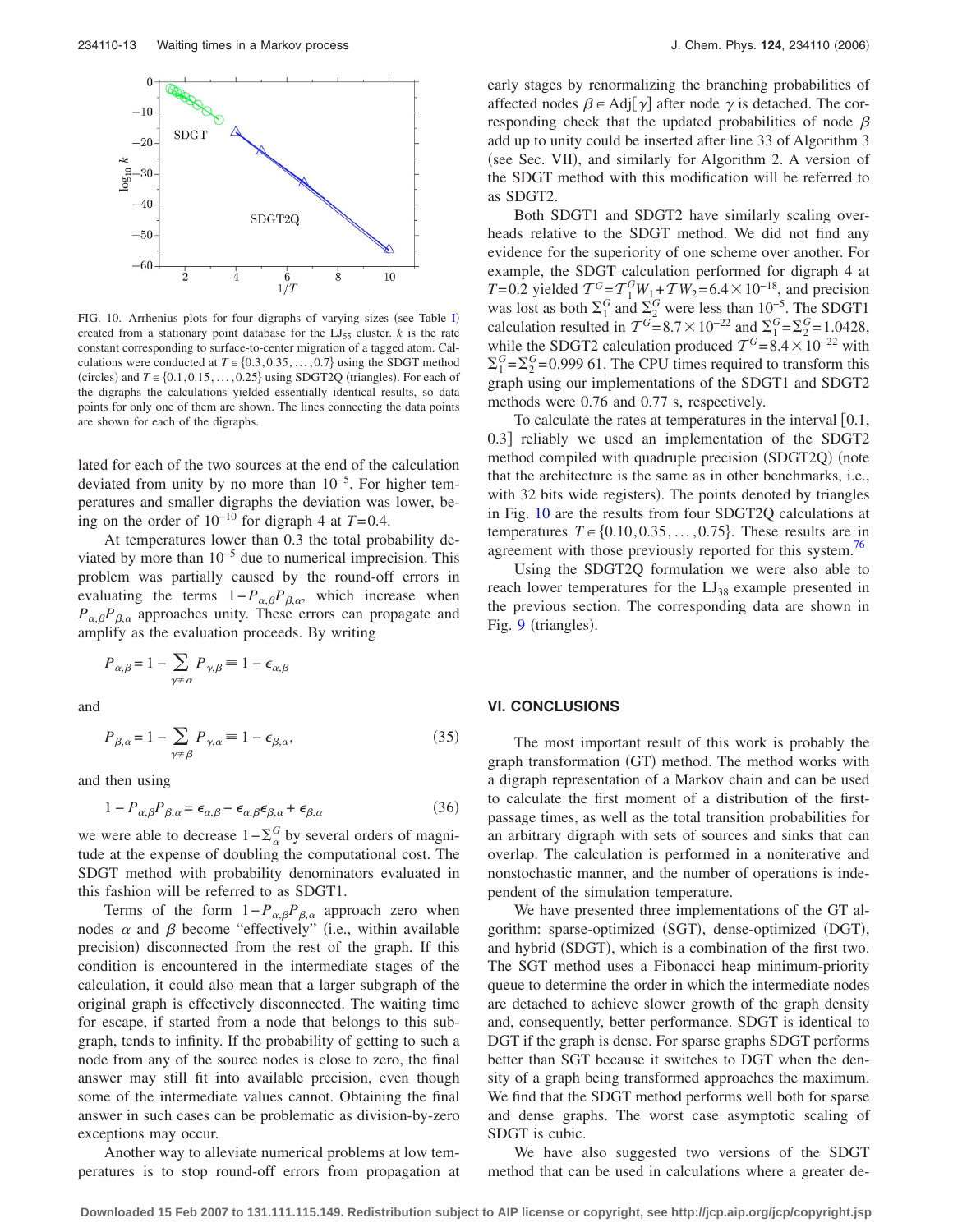gree of precision is required. The code that implements the SGT, DGT, SDGT, SDGT1, and SDGT2 methods is available for download[.74](#page-15-0)

The connection between the steady-state (SS) kinetic formulation and KMC approaches was discussed in terms of digraph representations of Markov chains. We showed that rate constants obtained using both the KMC or SS methods can be computed using graph transformation. We have presented applications to the isomerization of the  $LJ_{38}$  cluster and internal diffusion in the  $LJ_{55}$  cluster. Using the GT method we were able to calculate rate constants at lower temperatures and with less computational expense.

We also obtained analytic expressions for the total transition probabilities in arbitrary digraphs in terms of combinatorial sums over pathway ensembles. It is hoped that these results will help in further work, for example, obtaining higher moments of the distribution of the first-passage times for arbitrary Markov chains.

### **VII. ALGORITHMS**

ALGORITHM 1. Calculate the pathway sum  $S_{a,b}^{G_N}$  for an arbitrary digraph  $G_N$ .

Require:  $1 \le N$  and  $a, b \in \{0, 1, 2, ..., N-1\}$ . *W* is a Boolean array of size *N*, with every element initially set to True.  $N_W$  is the number of True elements in array *W* (initialized to *N*).  $P[i, j]$  is the probability of branching from node *j* to node *i*. AdjIn[ $i$ ] and AdjOut[ $i$ ] are the lists of indices of all nodes connected to node *i* via incoming and outgoing edges, respectively.

Recursive function  $F(\alpha, \beta, W, N_W)$ 1: *W*[ $\beta$ ] ← False;  $N_W$ ←  $N_W$ − 1 2: if  $\alpha = \beta$  and  $N_W = 0$  then  $3: \quad \Sigma \leftarrow 1$ 4: else 5:  $\Sigma \leftarrow 0.0$ <br>6: for all *i* for all  $i \in \text{AdjOut}[\beta]$  do 7: for all  $j \in \text{AdjIn}[\beta]$  do 8: if  $W[i]$  and  $W[j]$  then 9:  $\Sigma \leftarrow \Sigma + P[\beta, j]F(j, i, W, N_W)P[i, \beta]$ 10: end if 11: end for 12: end for 13:  $\Sigma$  ← 1/(1– $\Sigma$ ) 14: if  $\alpha \neq \beta$  then 15:  $\Lambda \leftarrow 0.0$ <br>16: for all *i* for all  $i \in \text{AdjOut}[\beta]$  do 17: if  $W[i]$  then 18:  $\Lambda \leftarrow \Lambda + F(\alpha, i, W, N_W) P[i, \beta]$ 19: end if 20: end for 21:  $\Sigma \leftarrow \Sigma \Lambda$ 22: end if 23: end if 24: *W*[ $\beta$ ] ← True;  $N_W$ ←  $N_W$ + 1 25: return  $\Sigma$ 

ALGORITHM 2. Calculate the total transition probabilities  $\Sigma_{\alpha,\beta}^{G_N}$  and the mean escape times  $\mathcal{T}_{\beta}^{G_N}$  in a dense graph  $G_N$ .

Require: Nodes are numbered 0,1,2,...,*N*− 1. Sink nodes are indexed first, source nodes last. *i* is the index of the first intermediate node, *s* is the index of the first source node. If there are no intermediate nodes, then  $i = s$ ; otherwise  $i \leq s$ . 1 <*N* and  $i, s \in \{0, 1, 2, ..., N-1\}$ .  $\tau[\alpha]$  is the waiting time for node  $\alpha$ ,  $\alpha \in \{i, i+1, i+2, \ldots, N-1\}$ . *P*[*i*, *j*] is the probability of branching from node *j* to node *i*.

1: for all  $\gamma$  ∈ {*i*,*i*+1,*i*+2,...,*s*−1} do 2: for all  $\beta \in {\gamma+1, \gamma+2, ..., N-1}$  do 3: if  $P[\gamma, \beta] > 0$  then 4:  $\tau[\beta] \leftarrow (\tau[\beta] + \tau[\gamma]P[\gamma,\beta])$ /  $(1-P[\beta,\gamma]P[\gamma,\beta])$ 5: for all  $\alpha \in \{0, 1, 2, ..., N-1\}$  do 6: if  $\alpha \neq \beta$  and  $\alpha \neq \gamma$  then 7:  $P[\alpha, \beta] \leftarrow (P[\alpha, \beta] + P[\alpha, \gamma]P[\gamma, \beta])$ /  $(1-P[\beta,\gamma]P[\gamma,\beta])$ 8: end if 9: end for 10:  $P[\gamma,\beta] \leftarrow 0.0$ <br>11: end if end if 12: end for 13: for all  $\alpha$  ∈ {0,1,2,...,*N*−1} do 14:  $P[\alpha, \gamma] \leftarrow 0.0$ <br>15: end for end for 16: end for 17: for all  $\alpha$  ∈ {*s*,*s*+1,*s*+2,...,*N*−1} do 18: for all  $\beta$  ∈ {*s*,*s*+1,*s*+2,...,*N*−1} do 19: if  $\alpha \neq \beta$  and  $P[\alpha, \beta] > 0$  then 20:  $P_{\alpha,\beta} \leftarrow P[\alpha,\beta]; P_{\beta,\alpha} \leftarrow P[\beta,\alpha]; T \leftarrow \tau[\alpha]$ 21:  $\qquad \qquad \tau[\alpha] \leftarrow (\tau[\alpha] + \tau[\beta] P_{\beta,\alpha}) / (1 - P_{\alpha,\beta} P_{\beta,\alpha})$ 22:  $\qquad \qquad \tau[\beta] \leftarrow (\tau[\beta] + TP_{\alpha,\beta}) / (1 - P_{\alpha,\beta} P_{\beta,\alpha})$ 23: for all  $\gamma \in \{0, 1, 2, ..., i-1\}$  $\cup \{s, s+1, s+2, ..., N-1\}$  do 24:  $T \leftarrow P[\gamma, \alpha]$ <br>25:  $P[\gamma, \alpha] \leftarrow (P[\gamma, \alpha])$ 25:  $P[\gamma, \alpha] \leftarrow (P[\gamma, \alpha] + P[\gamma, \beta]P_{\beta, \alpha})/$ 26:  $P[\gamma, \beta] \leftarrow (P[\gamma, \beta] + TP_{\alpha,\beta})/(1 - P_{\alpha,\beta}P_{\beta,\alpha})$ 27: end for 28:  $P[\alpha, \beta] \leftarrow 0.0; P[\beta, \alpha] \leftarrow 0.0$ <br>29: end if end if 30: end for 31: end for

ALGORITHM 3. Detach node  $\gamma$  from an arbitrary graph  $\mathcal{G}_N$ .

Require:  $1 < N$  and  $\gamma \in \{0, 1, 2, ..., N-1\}$ .  $\tau[i]$  is the waiting time for node  $i$ . Adj $[i]$  is the ordered list of indices of all nodes connected to node  $i$  via outgoing edges.  $|\text{Adj}[i]|$  is the cardinality of Adj $[i]$ . Adj $[i][j]$  is the index of the *j*th neighbor of node *i*.  $P[i]$  is the ordered list of probabilities of leaving node *i* via outgoing edges,  $|P[i]| = |Adj[i]|$ .  $P[i][j]$  is the probability of branching from node *i* to node Adj*ij*.

- 1: for all  $\beta_{\gamma} \in \{0, 1, 2, \dots, |\text{Adj}[\gamma]| 1\}$  do
	- 2:  $\beta$ ←Adj[ $\gamma$ ][ $\beta$ <sub>γ</sub>]
	- $3: \gamma_{\beta}$ ←−1
	- 4: for all  $i \in \{0, 1, 2, ..., |Adj[\beta]|-1\}$  do
- 5: if Adj $\lceil \beta \rceil i \rceil = \gamma$  then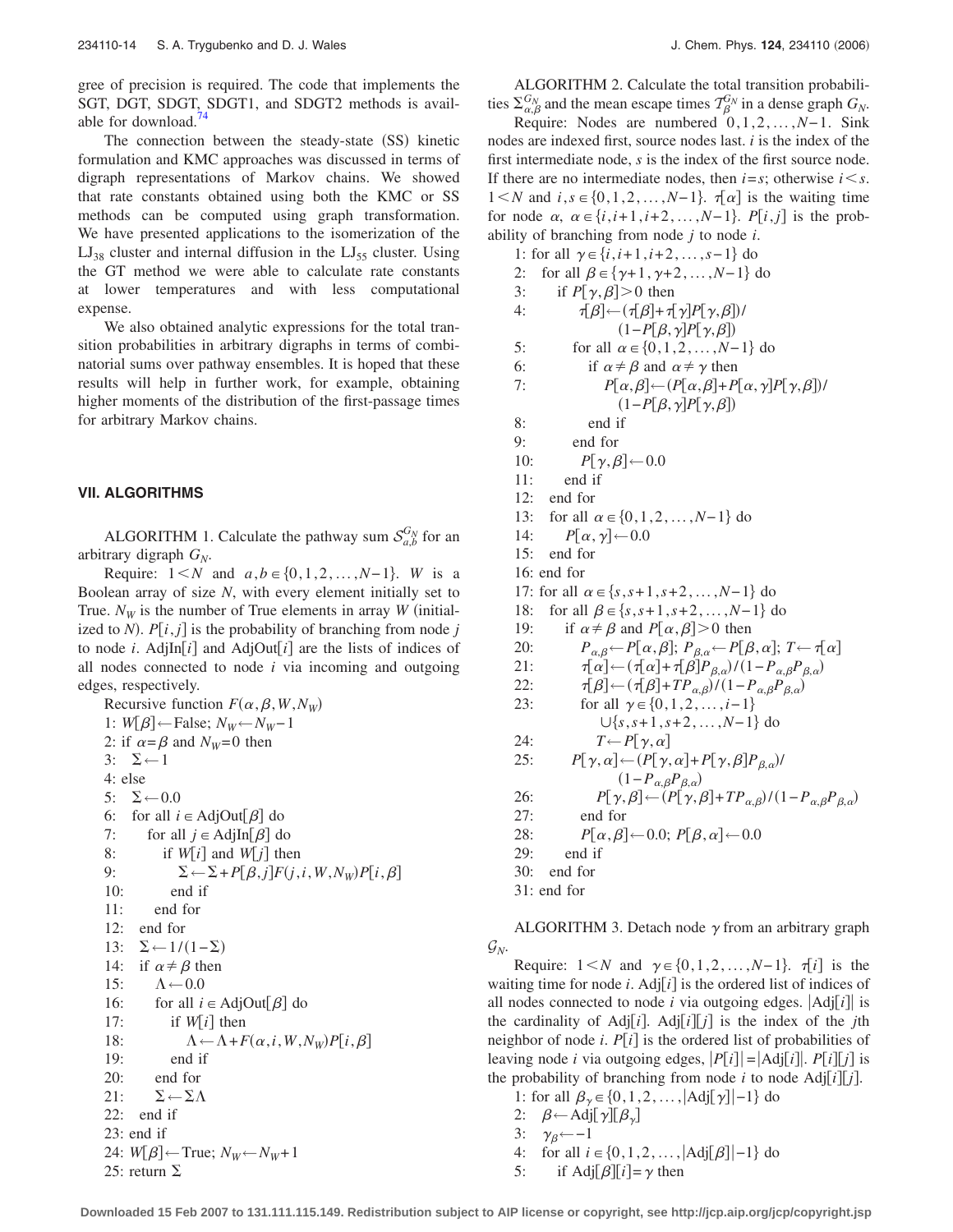<span id="page-14-0"></span>6:  $\gamma_{\beta} \leftarrow i$ <br>7: break 7: break 8: end if 9: end for 10: if not  $\gamma_{\beta} = -1$  then 11:  $P_{\beta,\beta} \leftarrow 1/(1 - P[\beta][\gamma_{\beta}]P[\gamma][\beta_{\gamma}])$ <br>12:  $P_{\beta,\gamma} \leftarrow P[\beta][\gamma_{\beta}]$ 13: Adj $[\beta] \leftarrow [\text{Adj}[\beta][0], \text{Adj}[\beta][1], \dots,$ Adj $\lbrack \beta \rbrack \rbrack \gamma_{\beta}-1$ , Adj $\lbrack \beta \rbrack \rbrack \gamma_{\beta}+1$ , ...} 14:  $P[\beta] \leftarrow \{P[\beta][0], P[\beta][1], \ldots,$  $P[\beta][\gamma_{\beta}-1], P[\beta][\gamma_{\beta}+1], \ldots\}$ 15: for all  $\alpha_{\gamma} \in \{0, 1, 2, \dots, |\text{Adj}[\gamma]| - 1\}$  do 16:  $\alpha \leftarrow \text{Adj}[\gamma][\alpha_{\gamma}]$ <br>17: if not  $\alpha = \beta$  then if not  $\alpha = \beta$  then 18: if exists edge  $\beta \rightarrow \alpha$  then<br>19: for all  $i \in \{0, 1, 2, \dots\}$ for all  $i \in \{0, 1, 2, \ldots, |Ad| \cdot |B| \}$  do 20: if Adj $[\beta][i] = \alpha$  then 21:  $P[\beta][i] \leftarrow P[\beta][i] + P_{\beta,\gamma}P[\gamma][\alpha_{\gamma}]$ <br>22: break break 23: end if 24: end for 25: else 26:  $\text{Adj}[\beta] \leftarrow {\alpha, \text{Adj}[\beta][0]},$ Adj $[\beta][1]$ , Adj $[\beta][2]$ , ...} 27:  $P[\beta] \leftarrow \{P_{\beta,\gamma}P[\gamma][\alpha_{\gamma}], P[\beta][0],$  $P[\beta][1], P[\beta][2], \ldots\}$ 28: end if 29: end if 30: end for 31: for all  $i \in \{0, 1, 2, ..., |P[\beta]|-1\}$  do 32:  $P[\beta][i] \leftarrow P[\beta][i]P_{\beta,\beta}$ <br>33: end for end for 34:  $\tau_{\beta} \leftarrow (\tau_{\beta} + P_{\beta, \gamma} \tau_{\gamma}) P_{\beta, \beta}$ 35: end if 36: end for

## **ACKNOWLEDGMENTS**

One of the authors (S.A.T.) is grateful to Cambridge Commonwealth Trust/Cambridge Overseas Trust and Darwin College for the financial support. The authors would like to thank Tim James, Dwaipayan Chakrabarti, and Dr. David J. C. MacKay for comments on the manuscript.

- 1 G. Bolch, S. Greiner, H. de Meer, and K. S. Trivedi, *Queueing Networks* and Markov Chains (Wiley, New York, 1998).<br><sup>2</sup>C B. Grimmett and D. B. Stirzakor, *Brobabili*
- G. R. Grimmett and D. R. Stirzaker, *Probability and Random Processes* (Oxford University Press, Oxford, 2005).
- G. R. Grimmett and D. R. Stirzaker, *One Thousand Exercises in Probability* (Oxford University Press, Oxford, 2005).
- D. J. Wales, *Energy Landscapes: Applications to Clusters, Biomolecules and Glasses* (Cambridge University Press, Cambridge, 2003).
- ${}^{5}_{6}$ D. J. Wales, Mol. Phys. **100**, 3285 (2002).
- N. G. van Kampen, *Stochastic Processes in Physics and Chemistry* (Elsevier, Amsterdam, 1981).
- A. B. Bortz, M. H. Kalos, and J. L. Lebowitz, J. Comput. Phys. **17**, 10  $(1975)$ . . <sup>8</sup> K. A. Fichthorn and W. H. Weinberg, J. Chem. Phys. **95**, 1090
- $(1991).$ . <sup>9</sup> M. A. Miller, Ph.D. thesis *Energy Landscapes and Dynamics of Model*
- *Clusters*, University of Cambridge, March 1999.<br><sup>10</sup>M. Block, R. Kunert, E. Schöll, T. Boeck, and T. Teubner, New J. Phys.
- 6, 166 (2004).
- 11D. Mukherjee, C. G. Sonwane, and M. R. Zachariah, J. Chem. Phys. **119**, 3391 (2003).
- . 12F. M. Bulnes, V. D. Pereyra, and J. L. Riccardo, Phys. Rev. E **<sup>58</sup>**, 86  $(1998).$
- <sup>13</sup> R. E. Kunz, *Dynamics of First-Order Phase Transitions* (Deutsch, Thun,  $1995.$
- <sup>14</sup> D. J. Wales, Mol. Phys. **102**, 883 (2004).
- <sup>15</sup> D. A. Evans and D. J. Wales, J. Chem. Phys. **121**, 1080 (2004).
- <sup>16</sup>D. A. Evans and D. J. Wales, J. Chem. Phys. **119**, 9947 (2003).
- $17$ M. S. Apaydin, D. L. Brutlag, C. Guestrin, D. Hsu, and J.-C. Latombe, in *RECOMB '02: Proceedings of the Sixth Annual International Conference on Computational Biology* (ACM, New York, NY, 2002), pp. 12-21.
- <sup>18</sup>M. S. Apaydin, C. E. Guestrin, C. Varma, D. L. Brutlag, and J.-C. Latombe, Bioinformatics **18**, S18 (2002).
- . 19N. Singhal, C. D. Snow, and V. S. Pande, J. Chem. Phys. **<sup>121</sup>**, 415  $(2004).$
- <sup>20</sup>G. Chartrand, *Introductory Graph Theory* (Dover, New York, 1977).
- . 21T. H. Cormen, C. E. Leiserson, R. L. Rivest, and C. Stein, *Introduction to Algorithms*, 2nd ed. (MIT, Cambridge, MA, 2001).
- . 22NIST, *Dictionary of Algorithms and Data Structures*, http://
- 
- <sup>23</sup>Wikipedia, the Free Encyclopedia, http://www.wikipedia.org/ <sup>24</sup>A. Bar-Haim and J. Klafter, J. Chem. Phys. **109**, 5187 (1998).
- <sup>25</sup> M. A. Novotny, Phys. Rev. Lett. **74**, 1 (1995).
- <sup>26</sup> M. G. Bulmer, *Principles of Statistics* (Dover, New York, 1979).
- <sup>27</sup> B. E. Trumbo, *Relationship Between the Poisson and Exponential Distributions*, http://www.sci.csuhayward.edu/statistics/Resources/Essays/
- PoisExp.htm 28T. F. Middleton, Ph.D. thesis, *Energy Landscapes of Model Glasses*, University of Cambridge, March 2003.<br><sup>29</sup>D. A. Reed and G. Ehrlich, Surf. Sci. **105**, 603 (1981).
- 
- <sup>30</sup> A. F. Voter, *Radiation Effects in Solids* (Springer-Verlag, New York, 2005), pp. 1-22.
- <sup>31</sup>M. Raykin, J. Phys. A **26**, 449 (1992).
- <sup>32</sup> K. P. N. Murthy and K. W. Kehr, Phys. Rev. A **40**, 2082 (1989).
- <sup>33</sup> S. A. Trygubenko, Ph.D. thesis, University of Cambridge, January 2006. <sup>34</sup> S. A. Trygubenko and D. J. Wales, Mol. Phys. **104**, 1497 (2006).
- 
- <sup>35</sup> I. Goldhirsch and Y. Gefen, Phys. Rev. A **33**, 2583 (1986).
- <sup>36</sup> I. Goldhirsch and Y. Gefen, Phys. Rev. A **35**, 1317 (1987).
- . 37E. W. Weisstein, *Complete Graph*, MathWorld—A Wolfram Web Resource, http://mathworld.wolfram.com/CompleteGraph.html <sup>38</sup>S. Goldberg, *Probability: An Introduction* (Dover, New York, 1960)
- <sup>38</sup>S. Goldberg, *Probability: An Introduction* (Dover, New York, 1960).<br><sup>39</sup>B. Kahng and S. Redner, J. Phys. A 22, 887 (1989).
- 
- <sup>39</sup> B. Kahng and S. Redner, J. Phys. A **22**, 887 (1989).<br><sup>40</sup> D. Zheng, Y. Liu, and Z. D. Wang, J. Phys. A **28**, L409 (1995).
- <sup>41</sup> S. K. Kim and H. H. Lee, J. Appl. Phys. **78**, 3809 (1995).
- . 42P. C. Bressloff, V. M. Dwyer, and M. J. Kearney, J. Phys. A **<sup>29</sup>**, 1881  $(1996)$
- <sup>43</sup>S. Revathi, V. Balakrishnan, S. Lakshmibala, and K. P. N. Murthy, Phys. Rev. E 54, 2298 (1996). Rev. E **54**, 2298 (1996).<br><sup>44</sup> K. Kim, J. S. Choi, and Y. S. Kong, J. Phys. Soc. Jpn. **67**, 1583 (1998)
- <sup>44</sup> K. Kim, J. S. Choi, and Y. S. Kong, J. Phys. Soc. Jpn. **67**, 1583 (1998).<br><sup>45</sup> K. Kim, G. H. Kim, and Y. S. Kong, Fractals **8**, 181 (2000).
- 
- <sup>45</sup> K. Kim, G. H. Kim, and Y. S. Kong, Fractals **8**, 181 (2000).<br><sup>46</sup> J. Asikainen, J. Heinonen, and T. Ala-Nissila, Phys. Rev. E **66**, 066706  $(2002)$ .
- <sup>47</sup> P. A. Pury and M. O. Cáceres, J. Phys. A **36**, 2695 (2003).
- . 48M. Slutsky, M. Kardar, and L. A. Mirny, Phys. Rev. E **<sup>69</sup>**, 061903  $(2004).$
- <sup>49</sup>M. Slutsky and L. A. Mirny, Biophys. J. **87**, 4021 (2004).
- <sup>49</sup> M. Slutsky and L. A. Mirny, Biophys. J. **87**, 4021 (2004).<br><sup>50</sup> D. ben Avraham, S. Redner, and Z. Cheng, J. Stat. Phys. **56**, 437 (1989) <sup>50</sup> D. ben Avraham, S. Redner, and Z. Cheng, J. Stat. Phys. **56**, 437 (1989).<br><sup>51</sup> Y. Gefen and I. Goldhirsch, Physica D **38**, 119 (1989).
- 
- <sup>51</sup> Y. Gefen and I. Goldhirsch, Physica D **38**, 119 (1989).<br><sup>52</sup> O. Matan and S. Havlin, Phys. Rev. A **40**, 6573 (1989).
- 53 H. Haucke, S. Washburn, A. D. Benoit, C. P. Umbach, and R. A. Webb, Phys. Rev. B 41, 12454 (1990).
- <sup>54</sup> S. Revathi and V. Balakrishnan, J. Phys. A **26**, 467 (1993).
- <sup>55</sup> S. H. Noskowicz and I. Goldhirsch, Phys. Rev. A **42**, 2047 (1990).
- <sup>56</sup> S. Revathi and V. Balakrishnan, Phys. Rev. E 47, 916 (1993).
- <sup>57</sup> V. Balakrishnan and C. Vandenbroeck, Physica A **217**, 1 (1995).
- <sup>58</sup> A. R. Kerstein and R. B. Pandey, Phys. Rev. A **35**, 3575 (1987).
- <sup>59</sup> Y. Gefen and I. Goldhirsch, Phys. Rev. B **35**, 8639 (1987).
- <sup>60</sup> Y. Gefen and I. Goldhirsch, J. Phys. A **18**, L1037 (1985).
- . <sup>61</sup> J. W. Haus and K. W. Kehr, Phys. Rep. **<sup>150</sup>**, 263 1987-
- <sup>62</sup> I. G. S. H. Noskowicz, J. Stat. Phys. **48**, 255 (1987). <sup>62</sup>I. G. S. H. Noskowicz, J. Stat. Phys. **48**, 255 (1987).<br><sup>63</sup>R. Landauer and M. Buttiker, Phys. Rev. B **36**, 6255 (1987)
- <sup>63</sup> R. Landauer and M. Buttiker, Phys. Rev. B **36**, 6255 (1987).<br><sup>64</sup> R. Tao, J. Phys. A **20**, 6151 (1987).
- 
- <sup>64</sup> R. Tao, J. Phys. A 20, 6151 (1987).<br><sup>65</sup> J. Koplik, S. Redner, and D. Wilkinson, Phys. Rev. A 37, 2619 (1988).